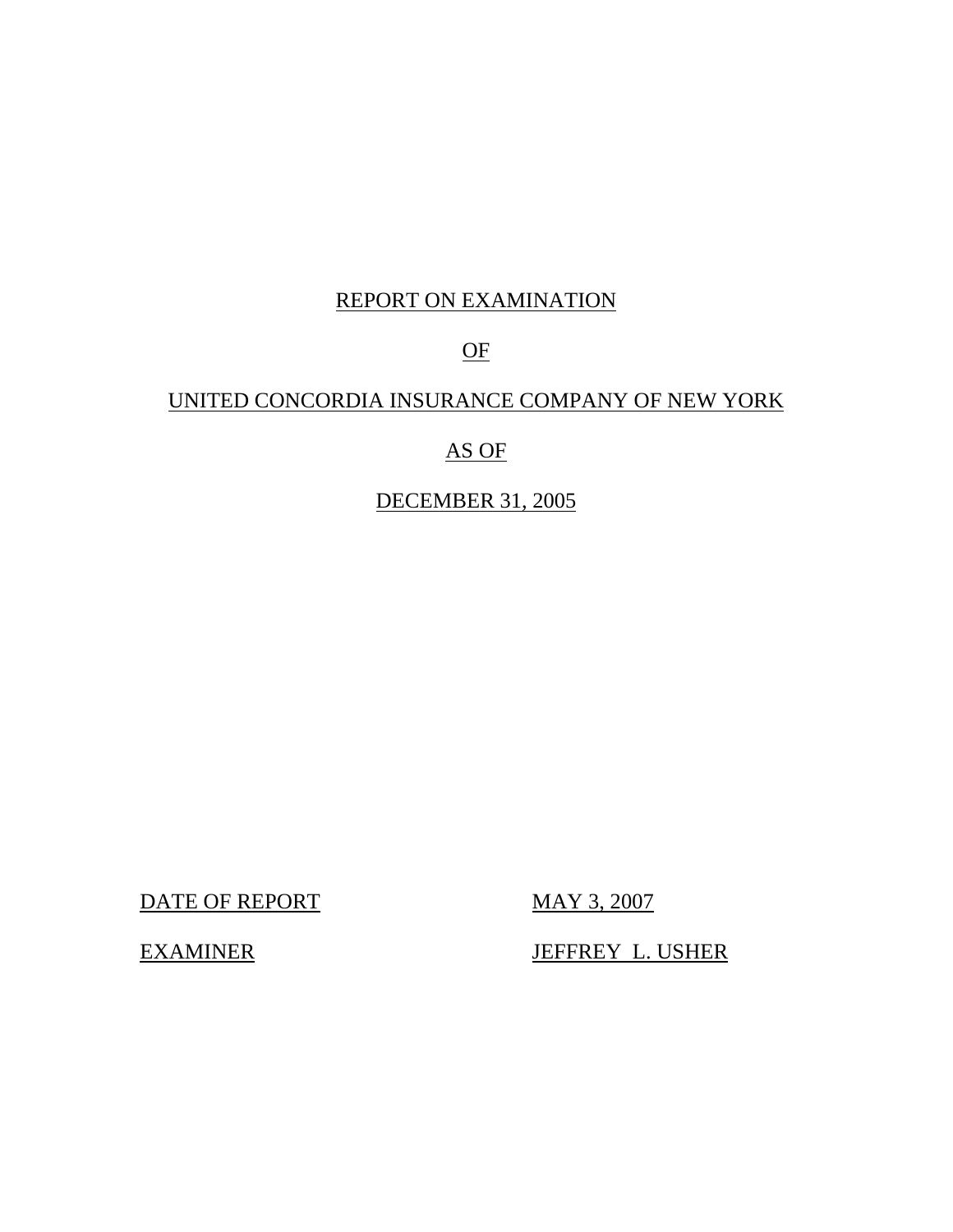# **TABLE OF CONTENTS** TABLE OF CONTENTS ITEM NO. PAGE NO.

# **ITEM NO.**

| 1. | Scope of examination                                                                                                                                                                                    | $\overline{2}$                                  |
|----|---------------------------------------------------------------------------------------------------------------------------------------------------------------------------------------------------------|-------------------------------------------------|
| 2. | Executive summary                                                                                                                                                                                       | 3                                               |
| 3. | Description of Plan                                                                                                                                                                                     | 4                                               |
|    | A. Management<br>B. Territory and plan of operation<br>C. Reinsurance<br>D. Holding Company system<br>E. Significant operating ratios<br>F. Investment custodial agreement<br>G. Allocation of expenses | 4<br>6<br>7<br>$\overline{7}$<br>10<br>10<br>11 |
| 4. | <b>Financial statements</b>                                                                                                                                                                             | 13                                              |
|    | A. Balance sheet<br>B. Statement of revenue and expenses<br>C. Net worth                                                                                                                                | 13<br>15<br>16                                  |
| 5. | Claims unpaid                                                                                                                                                                                           | 16                                              |
| 6. | Market conduct activities                                                                                                                                                                               | 17                                              |
| 7. | Compliance with prior report on examination                                                                                                                                                             | 29                                              |
| 8. | Summary of comments and recommendations                                                                                                                                                                 | 30                                              |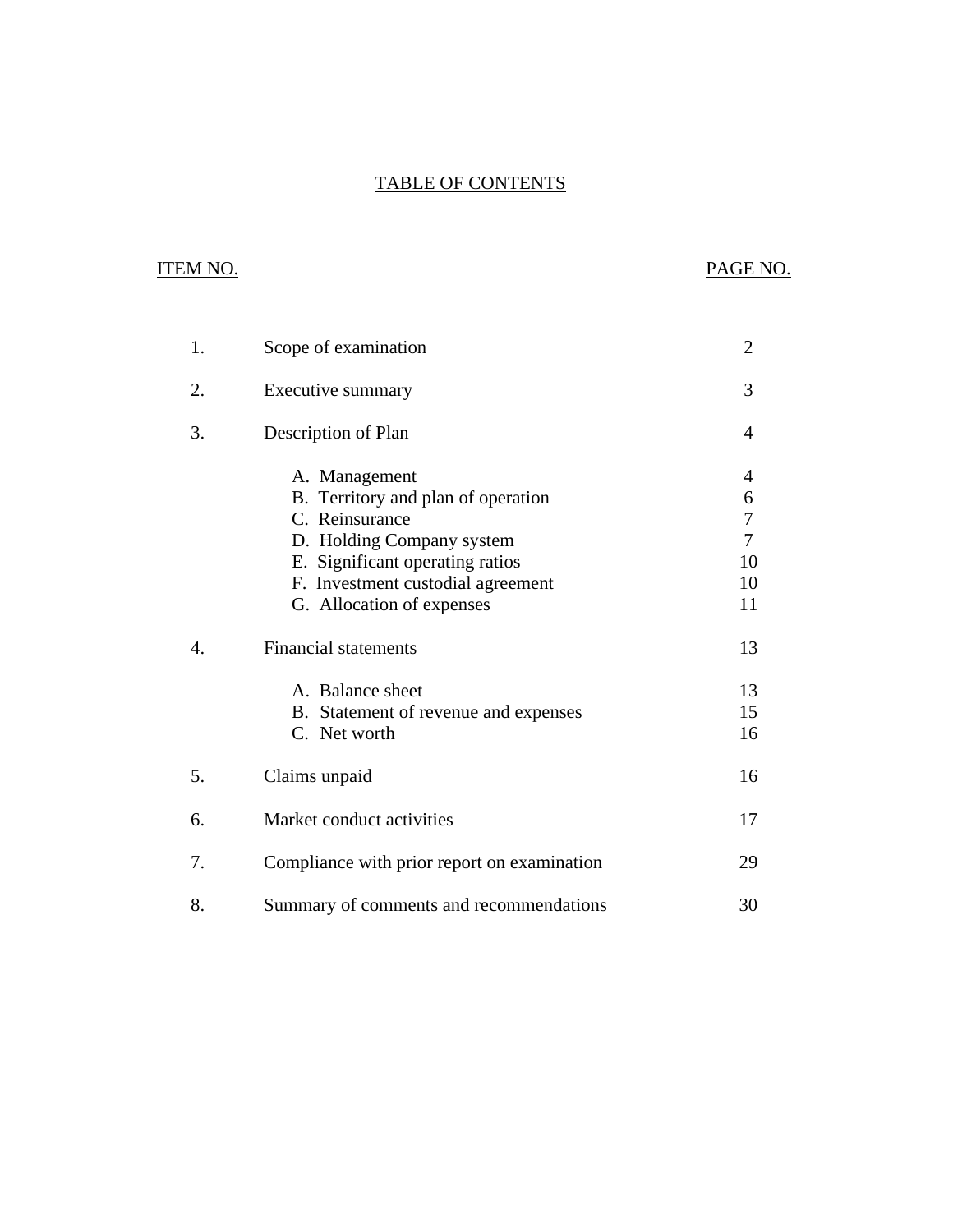

STATE OF NEW YORK INSURANCE DEPARTMENT 25 BEAVER STREET NEW YORK, NEW YORK, 10004

Governor

Eliot Spitzer Eric R. Dinallo Superintendent of Insurance

May 3, 2007

Honorable Eric R. Dinallo Superintendent of Insurance Albany, New York 12257

Sir:

Pursuant to the provisions of the New York Insurance Law, and in compliance with the instructions contained in Appointment Number 22485 dated March 10, 2006, attached hereto, I have made an examination into the condition and affairs of United Concordia Insurance Company of New York, an accident and health insurance company licensed under Article 42 of the New York Insurance Law. The following report is respectfully submitted.

The examination was conducted at the Company's home office located at 4401 Deer Path Road, Harrisburg, PA 17110.

Wherever the designations "the Company" or "UCICNY" appear herein without qualification, they should be understood to indicate the United Concordia Insurance Company of New York.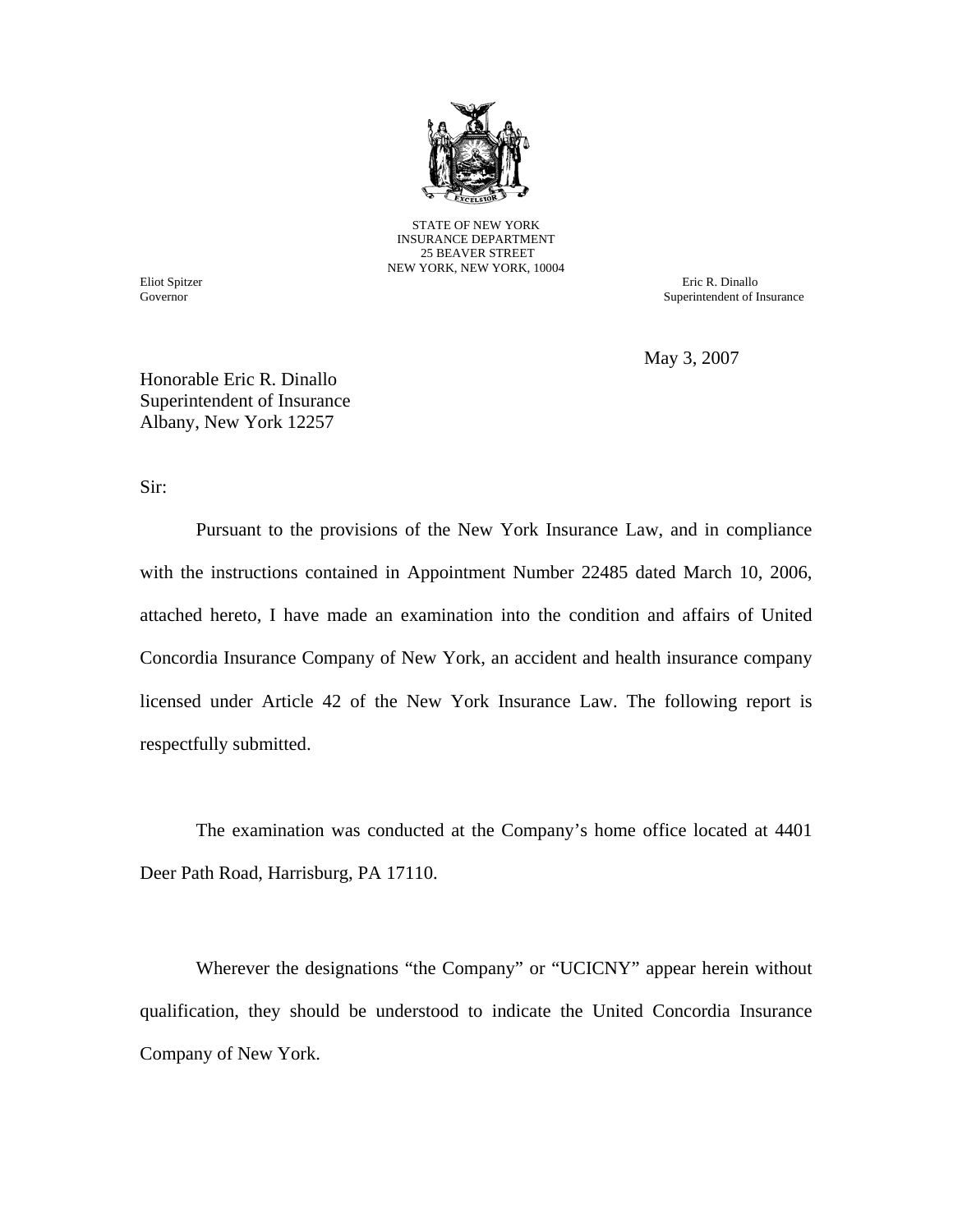#### 1. SCOPE OF EXAMINATION

<span id="page-3-0"></span>The previous examination was conducted as of December 31, 2001. This examination covered the four year period from January 1, 2002 to December 31, 2005. Transactions occurring subsequent to this period were reviewed where deemed appropriate by the examiner.

The examination comprised of a complete verification of assets, liabilities and surplus as of December 31, 2005, in accordance with statutory accounting principles as adopted by this Department, a review of income and disbursements deemed necessary to accomplish such verification, and utilized to the extent considered appropriate, work performed by the Company's independent certified public accountants. A review or audit was also made of the following items as called for in the Examiners Handbook of the National Association of Insurance Commissioners (NAIC):

> History of the Company Management and control Corporate records Fidelity bonds and other insurance Territory and plan of operation Growth of the Company Business in force Loss experience Accounts and records Market conduct activities

A review was also made to ascertain the action that was taken by the Company with regard to comments and recommendations in the prior report on examination.

This report on examination is confined to financial statements and comments on those matters which involve departures from laws, regulations or rules, or which are deemed to require explanation or description.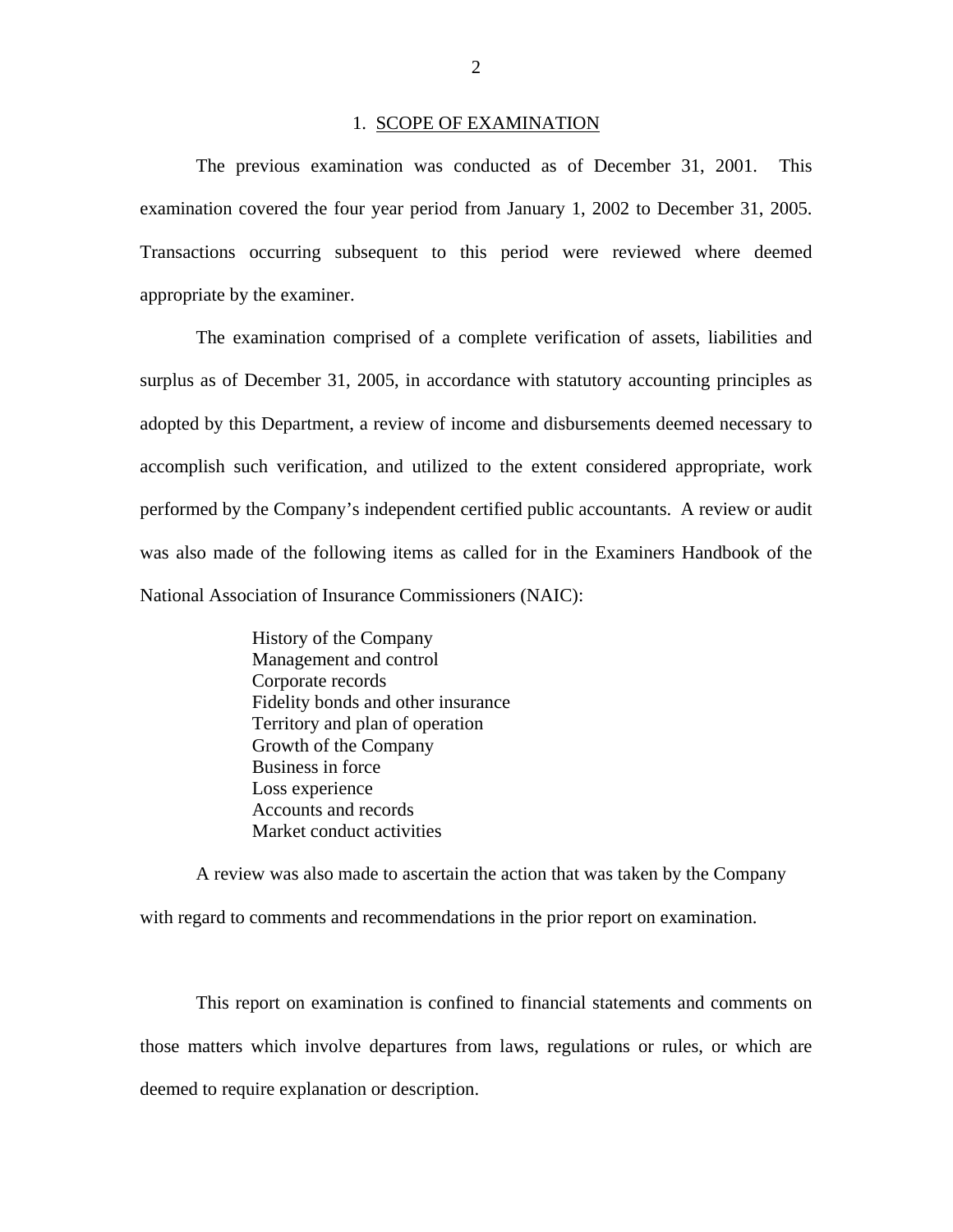#### 2. EXECUTIVE SUMMARY

<span id="page-4-0"></span>The results of this examination revealed certain operational deficiencies that directly impacted the Company's compliance with the New York Insurance Law. Significant findings relative to this examination are as follows:

- The Company did not execute proper custodian agreement with its investment custodial bank which included the prudent protective covenants and provisions as set forth in the Department's guidelines.
- The Company did not properly allocate expenses between cost containment, claim adjustment expense and general administrative expenses on its annual statement exhibit of "Part 3-Analysis of Expenses".,
- The Company did not comply with Regulation 62, Part 52, Section 53.40(e) by discounting and deviating from its filed rates with the New York Insurance Department.
- The Company did not issue proper Explanation of Benefits statements (EOBs) to its members.
- The Company did not fully comply with the requirements of the Prompt Pay Law.
- The Company's utilization review agent did not fully comply with the requirements of Article 49 of the New York Insurance Law with regard to notices to members of first adverse and final adverse determinations.

The examination findings are described in greater detail in the remainder of this

report.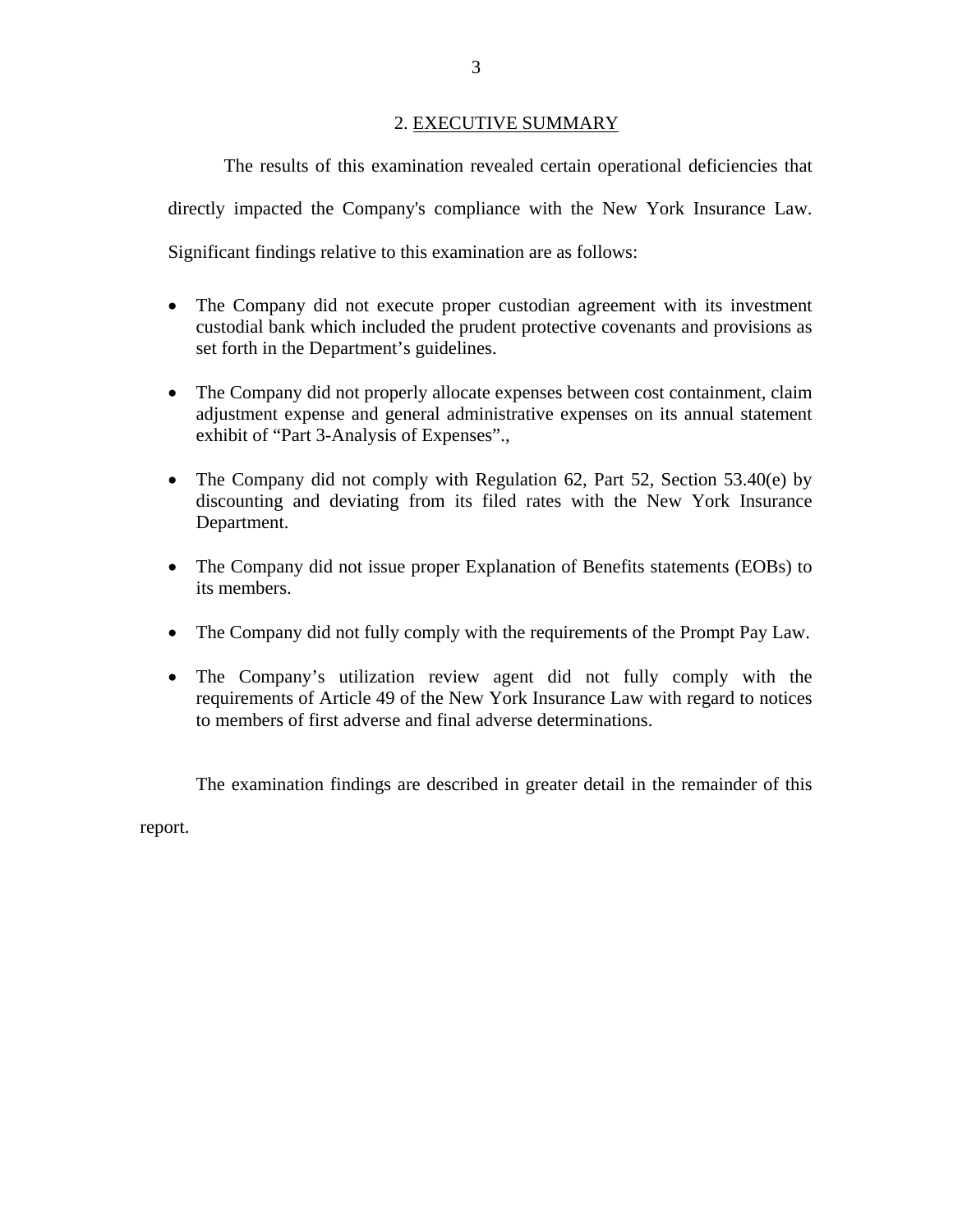#### 3. DESCRIPTION OF COMPANY

<span id="page-5-0"></span>The Company was incorporated January 10, 1990 as the "Citadel Insurance Company," under the laws of the State of New York. It commenced business on September 25, 1990. On December 31, 1996, United Concordia Companies, Inc. (UCCI) acquired 100% of the outstanding common stock of Citadel Insurance Company. On January 8, 1997, Citadel Insurance Company's name was changed to United Concordia Insurance Company of New York (UCICNY). UCICNY is a for-profit corporation authorized to write accident and health insurance in the State of New York. The Company is a wholly owned subsidiary of UCCI. On July 11, 1997, the New York State Insurance Department approved the Company's license change from a property casualty insurer to an Article 42 accident and health insurer.

On December 6, 1996, UCCI's parent corporation, Medical Service Association of Pennsylvania (d/b/a Pennsylvania Blue Shield), combined with Veritus Inc. (d/b/a Blue Cross of Western Pennsylvania) to form Highmark Inc. (Highmark). As a result, UCCI became a wholly owned subsidiary of Highmark.

#### A. Management

Pursuant to UCICNY's charter and by-laws, management of the Company is vested in a board of directors consisting of thirteen members. As of December 31, 2005, the directors of the Company were as follows:

#### Name and Residence **Principal Business Affiliation**

Thomas A. Dzuryachko Chairman of Board, President and CEO, Harrisburg, PA United Concordia Companies, Inc.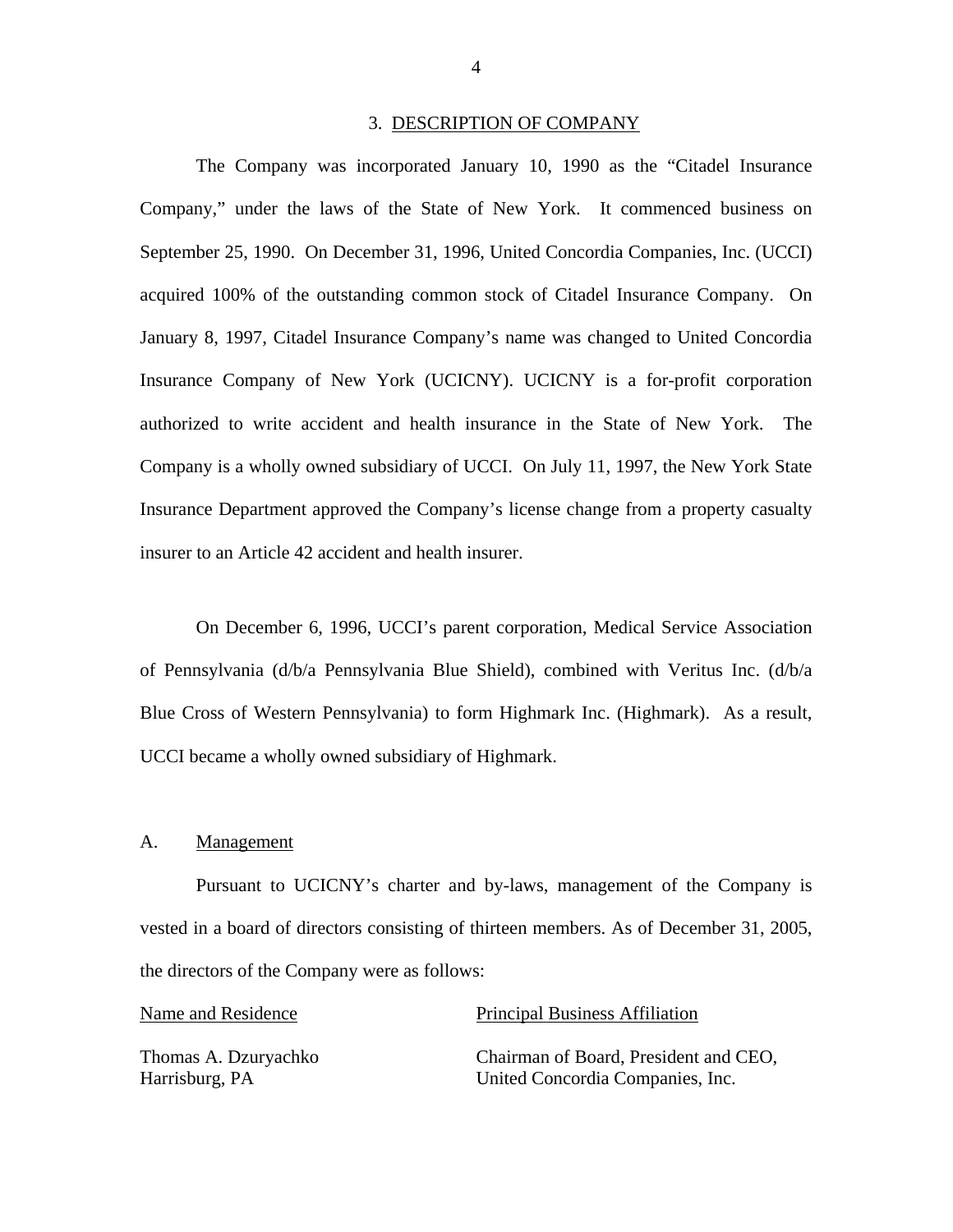Frederick G. Merkel Harrisburg, PA

Daniel J. Wright Harrisburg, PA

Nathan C. Kleinberg Phoenix, AZ

Jon K. Seltenheim Lemoyne, PA

Nanette P. DeTurk Lancaster, NH

Karen L. Hanlon Cranberry Township, PA

Todd B.Vanerstrom Pittsburgh, PA

Russell Rubin Pittsburgh, PA

Joseph Carlomusto Old Brookville, NY

Lawrence M. Gabel Franklin Square, NY

Carl Moroff, O.D. Commack, NY

Thomas A. Harbold East Berlin, PA

Name and Residence Principal Business Affiliation

Senior Vice President, Eastern Division United Concordia Companies, Inc.

Senior Vice President, Finance and Treasurer, United Concordia Companies, Inc.

Senior Vice President, Marketing, United Concordia Companies, Inc.

Senior Vice President, Customer Service Operations, United Concordia Companies, Inc.

Executive Vice President, Treasurer and Chief Financial Officer, Highmark Inc.

Vice President, Financial Planning and Analysis, Highmark Inc.

Vice President, Investor Relations, Highmark Inc.

Regional Vice President, Sales, United Concordia Companies, Inc.

Chief Operating Officer, Davis Vision, Inc.

Executive Vice President, CFO, Treasurer and Assistant Secretary, Davis Vision, Inc.

Executive Vice President, COO, Vision Care and Chief Quality Officer, Davis Vision, Inc.

Senior Vice President, TDP, United Concordia Companies, Inc.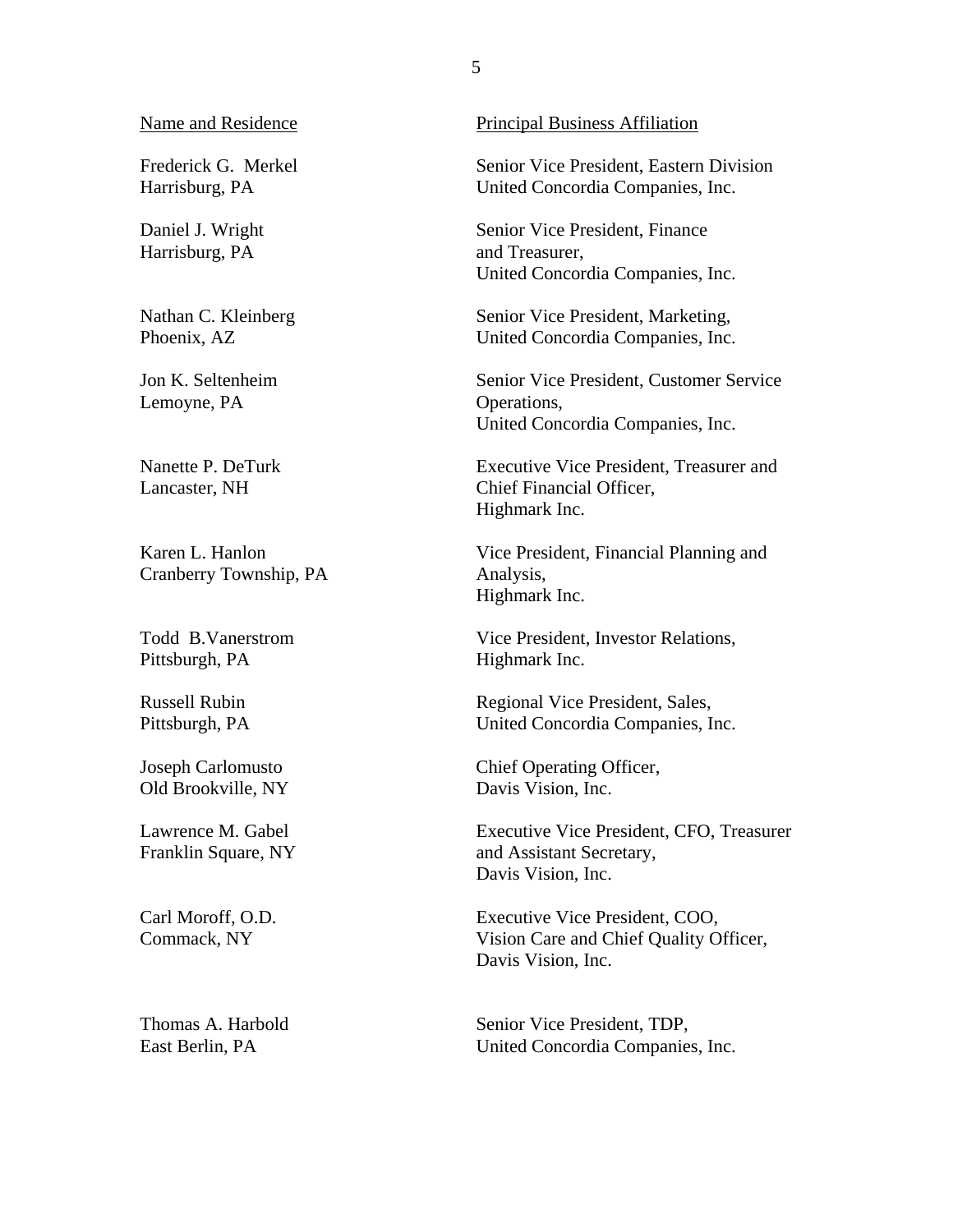Article II, Section 2 of UCICNY's by-laws states that there shall be not less than two regular meetings of the board of directors held each year. Our review indicated that the board of directors has held meetings at least twice each year. The minutes of all meetings of the board of directors were reviewed. All such meetings were well attended.

The Company's principal officers, as of December 31, 2005, were as follows:

| Name                       | Title                                 |
|----------------------------|---------------------------------------|
| Thomas A. Dzuryachko       | Chairman of the Board                 |
| Frederick G. Merkel        | President and Chief Executive Officer |
| Richard J. Enterline, Esq. | Secretary                             |
| Daniel J. Wright           | Vice President and Treasurer          |
| Timothy D. Billow          | <b>Assistant Treasurer</b>            |

### B. Territory and Plan of Operation

UCICNY was licensed, as of December 31, 2005, to transact accident and health insurance business as defined by Section 1113(a)(3)(i) of the New York Insurance Law. The Company writes business in New York State only. In 2005, the Company wrote total direct premiums in the amount of \$7,859,788.

The following chart depicts UCICNY's membership at each year-end:

| 2002   | 2003   | 2004   | 2005   |
|--------|--------|--------|--------|
| 11,904 | 19,444 | 19,929 | 23,022 |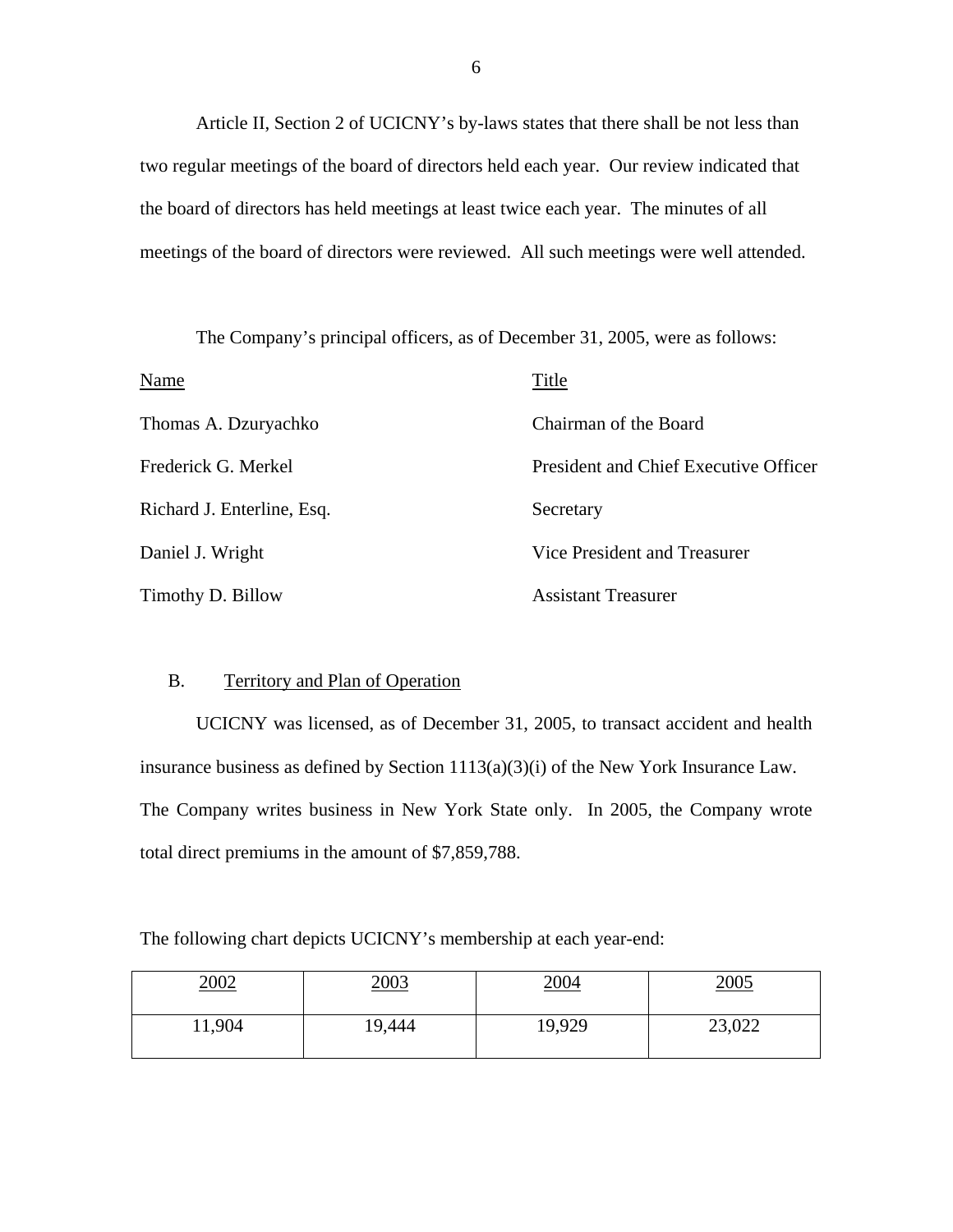### <span id="page-8-0"></span>C. Reinsurance

On July 1, 2004, the Company entered into a Quota Reinsurance Agreement with an authorized reinsurance company. Such reinsurance agreement provided for 50% quota share indemnity reinsurance that covers all policies issued by the Company in connection with the Marketing and Services agreement between the Company and the reinsurer. The reinsurer shares equally in premiums, claims expense, producer payments and taxes in each case as set forth in the agreement. The reinsurance agreement contained all the required standard clauses, including the insolvency clause required by Section 1308 of the New York Insurance Law.



It should be noted that at December 31, 2005, United Concordia Companies, Inc. owned and controlled directly or indirectly a total of fifteen (15) subsidiaries consisting of fourteen (14) dental plans and one (1) customer service only subsidiary.

As detailed in Section 3 of this report, on December 31, 1996, United Concordia Companies, Inc. (UCCI) acquired 100% of the outstanding common stock of Citadel Insurance Company. On January 8, 1997, Citadel Insurance Company's name was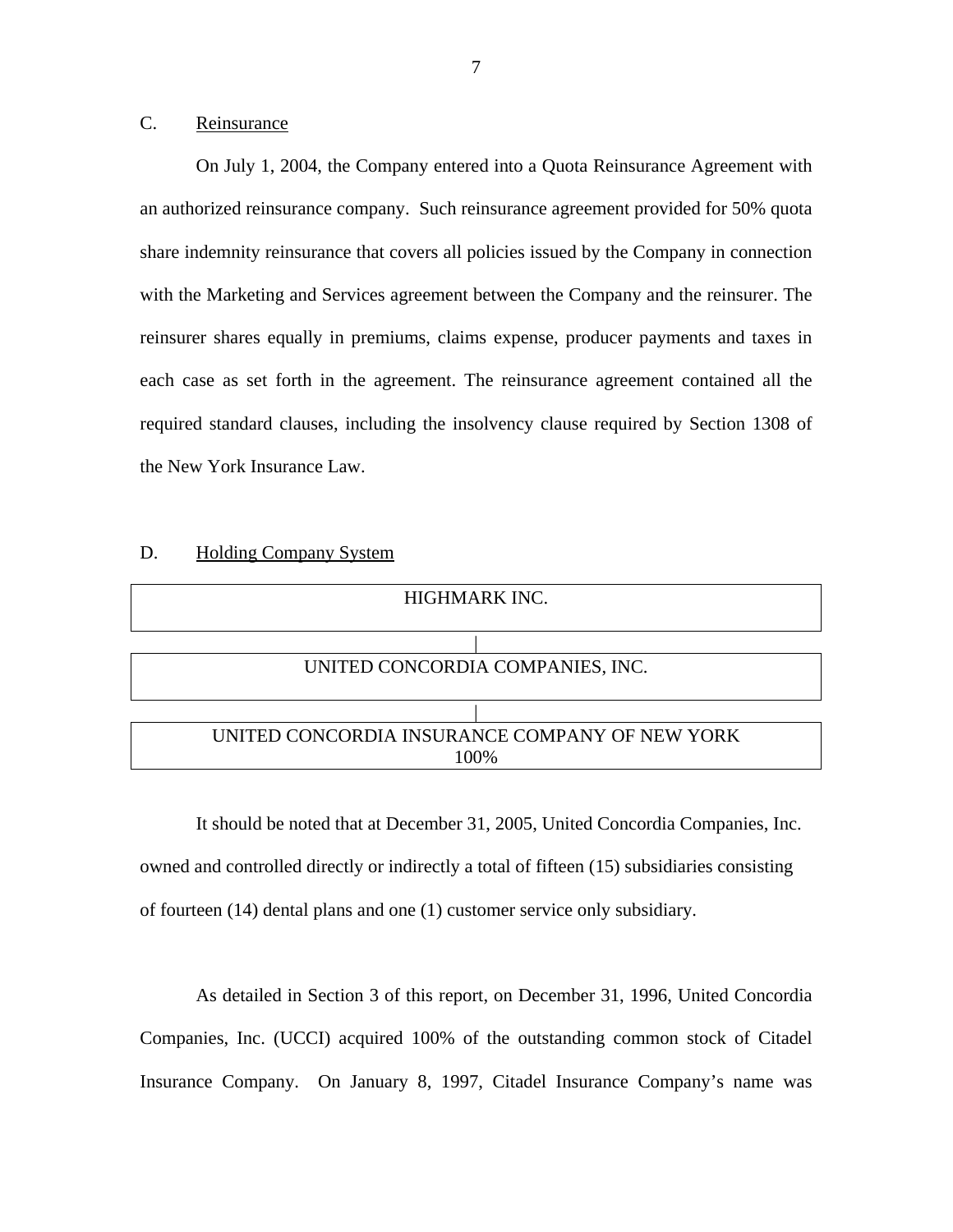changed to United Concordia Insurance Company of New York (UCICNY). UCICNY is a for-profit corporation authorized to write accident and health insurance in the State of New York. The Company is a wholly owned subsidiary of UCCI.

On December 6, 1996, UCCI's parent corporation, Medical Service Association of Pennsylvania (d/b/a Pennsylvania Blue Shield), combined with Veritus Inc. (d/b/a Blue Cross of Western Pennsylvania) to form Highmark Inc. (Highmark). As a result UCCI became a wholly owned subsidiary of Highmark.

A review was conducted of the Company filings required by Article 15 of the New York Insurance Law and Part 80-1.4 of Department Regulation 52 (11 NYCRR 80- 1.4). It was determined that the Company was in compliance with those requirements.

The following is a description of the inter-company agreements in effect as of the examination date:

#### 1. Management Agreement

As of December 31, 2005, UCICNY maintained a management agreement with UCCI which was approved by the New York State Insurance Department. This agreement automatically renews for successive one-year terms commencing on December 31, 1996, unless either party gives the other written notice of termination at least sixty (60) days prior to the end of the then-current term or if terminated immediately upon mutual consent. The management agreement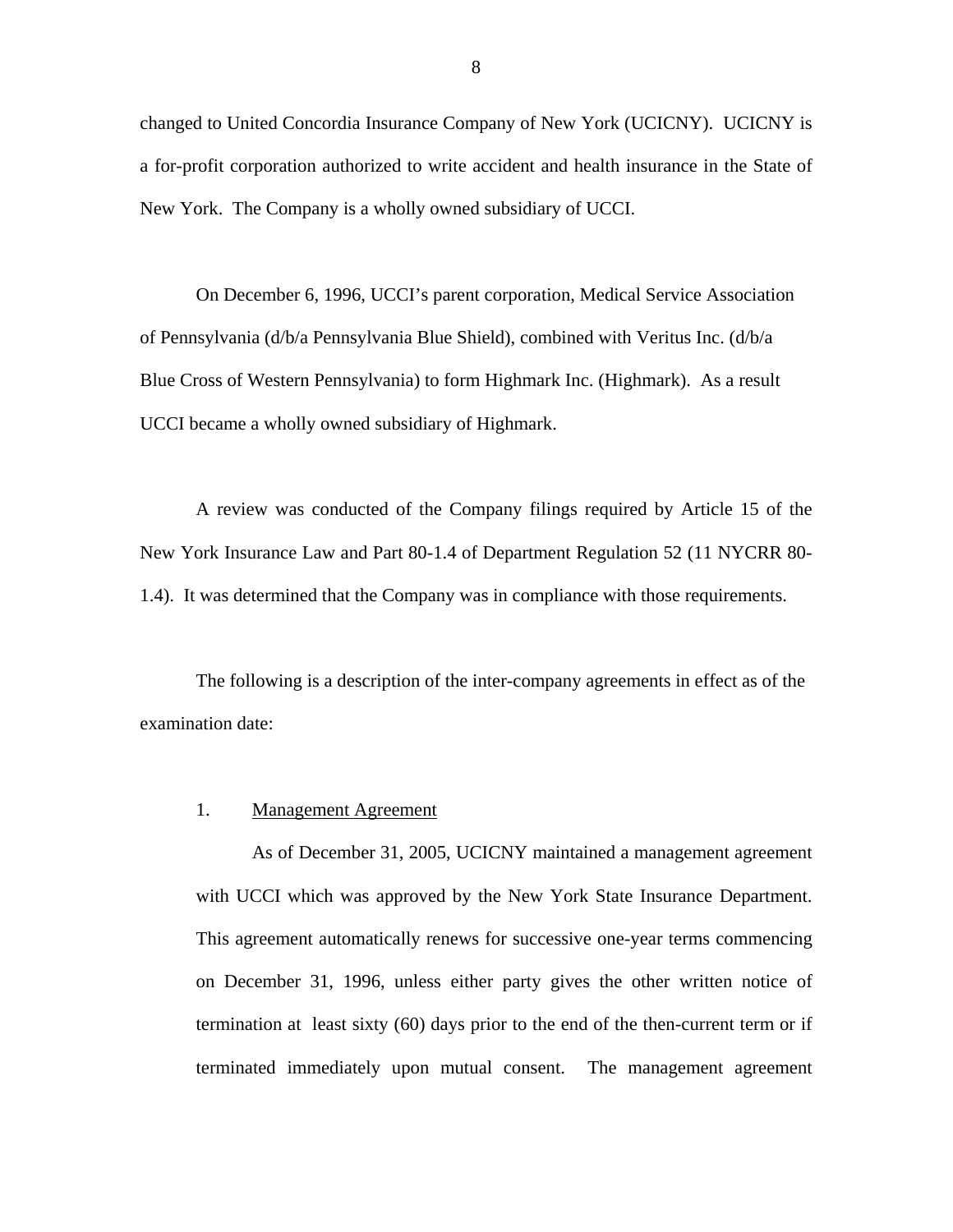provides for UCCI to render certain services to UCICNY. These services include management information systems, utilization review services, claims administration, marketing, collection of premiums, review of staffing and scheduling, and other related services.

#### 2. Consolidated Tax Allocation Agreement

On April 29, 1999, UCICNY entered into a consolidated tax allocation agreement with its ultimate parent company, Highmark Inc. The April 29, 1999 agreement superseded a prior agreement to which the Company was a party with Highmark Inc. dated December 31, 1996. The new agreement provides for apportionment calculations to be performed on a biannual basis. This agreement was approved by the New York Insurance Department.

#### 3. Investment Management Agreement

On April 21, 2003, UCICNY entered into an investment management agreement with its ultimate parent company, Highmark Inc. This agreement automatically renews for successive one-year terms commencing on April 21, 2003, unless either party gives the other written notice of termination at least sixty (60) days prior to the end of the then-current term or if terminated immediately upon mutual consent. The agreement provides for Highmark Inc. to provide services which include the supervision and direction of investment of cash and other assets of the company including the purchase and sale of securities, pursuant to the Company's written criteria, standards and guidelines and in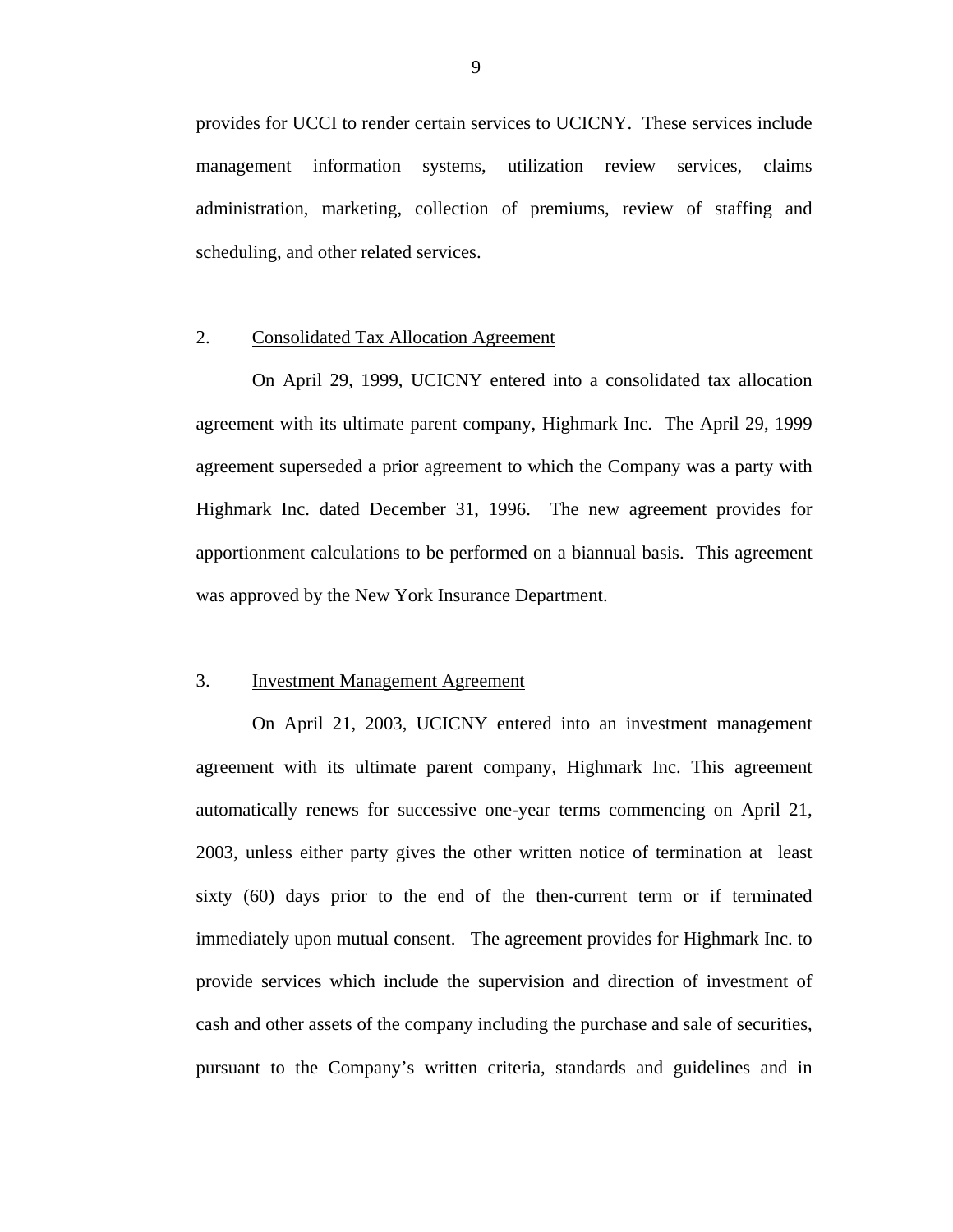<span id="page-11-0"></span>accordance with all appropriate sections of the New York Insurance Law pertaining to investments.

#### E. Significant Operating Ratios

The underwriting ratios presented below are on an earned-incurred basis and encompass the four year period covered by this examination:

|                                 | Amounts      | Ratios     |
|---------------------------------|--------------|------------|
| Claims                          | \$18,524,923 | 87.3 %     |
| Claim adjustment expenses       | 1,181,373    | 5.6 %      |
| General administrative expenses | 3,580,546    | 16.9%      |
| Net underwriting gain (loss)    | (2,067,169)  | $(9.7\% )$ |
| Premium Revenue                 | \$21,219,673 | 100.00%    |

#### F. Investment Custodian Agreement

a. A review of the Company's custodial agreement with its custodian bank revealed that such custodial agreement did not include the following prudent protective covenants and provisions as described in the Insurance Department's guidelines:

- 1. The Bank shall have in force Bankers Blanket Bond Insurance.
- 2. Give the securities held the same care given its own property of similar nature.
- 3. Furnish insurer with a list of such securities showing complete description of each issue.
- 4. Maintain records sufficient to verify information required to report in schedule D of annual Statement.
- 5. Furnish the appropriate affidavits in the form acceptable to bank and NYSID in order for securities to be recognized as admitted assets of the company.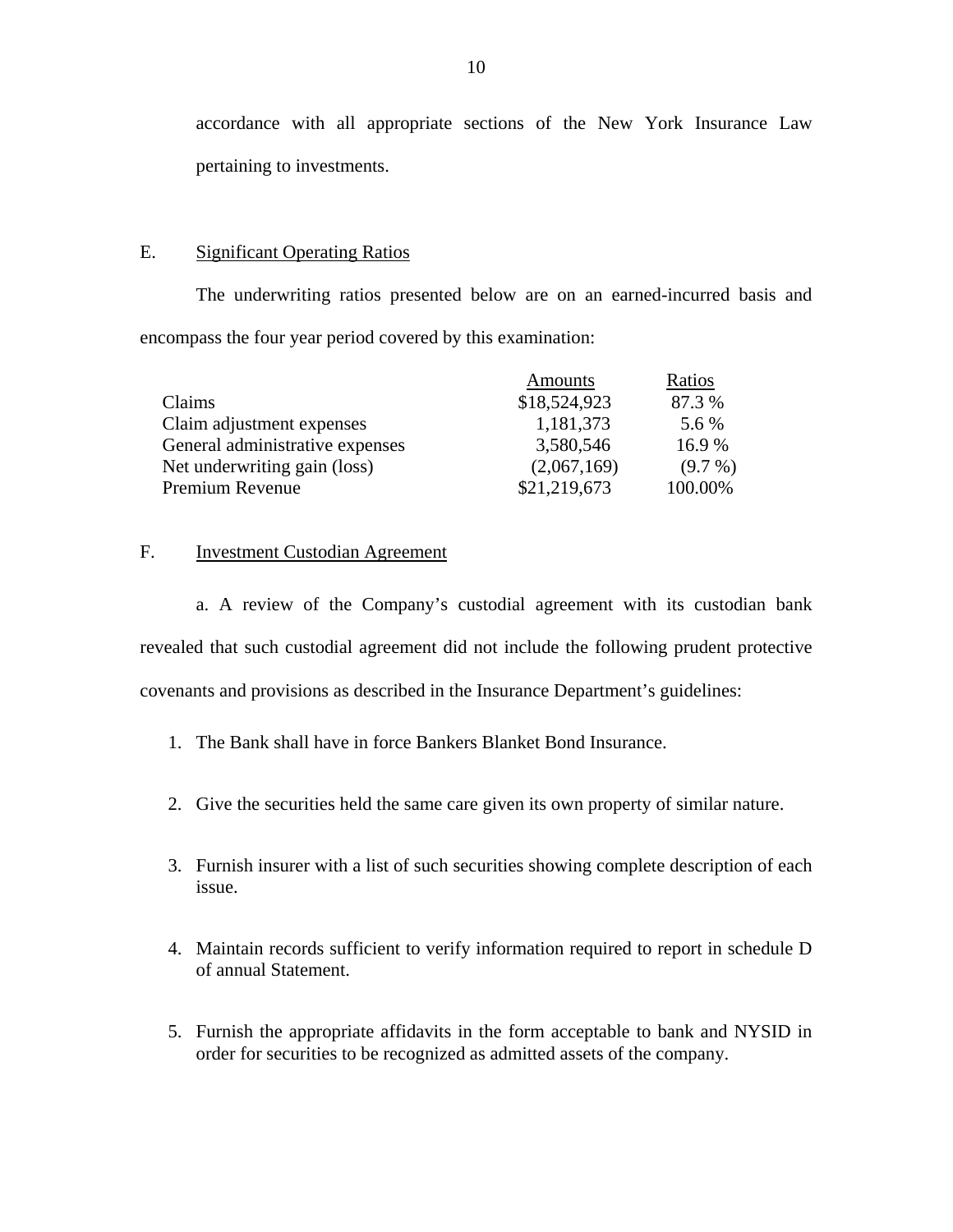- <span id="page-12-0"></span>6. Access shall be during regular banking hours & specifying those who shall be entitled to examine on premises securities held and records regarding securities held.
- 7. Written instructions shall be signed by any two authorized officers specified which will be furnished to the bank from time to time signed by the treasurer or an assistant and certified by corporate seal.
- 8. In connection with any situation involving registration of securities in the name of a nominee bank of a bank custodian, the custodian agreement should empower the bank to take such action.
- 9. There should be a provision in the agreement that would give the insurer the opportunity to secure the most recent report on the review of the custodian's system of internal controls.

It is recommended that the Company enter into a proper custodial agreement with its custodian bank for its investment account. The custodian agreement should include the prudent protective covenants and provisions as set forth in the Department's guidelines.

b. The company did not submit appropriate custodian affidavits to accompany the inventory of securities held by the Fiduciary Trust Company.

It is recommended that the Company's custodian of the securities complete the appropriate custodian affidavits to accompany the certified inventory of the securities as of December 31, 2005.

### G. Allocation of Expenses

UCICNY used its parent company's functional group expenses as a basis to calculate the percentage applicable to the cost containment, claim adjustment expense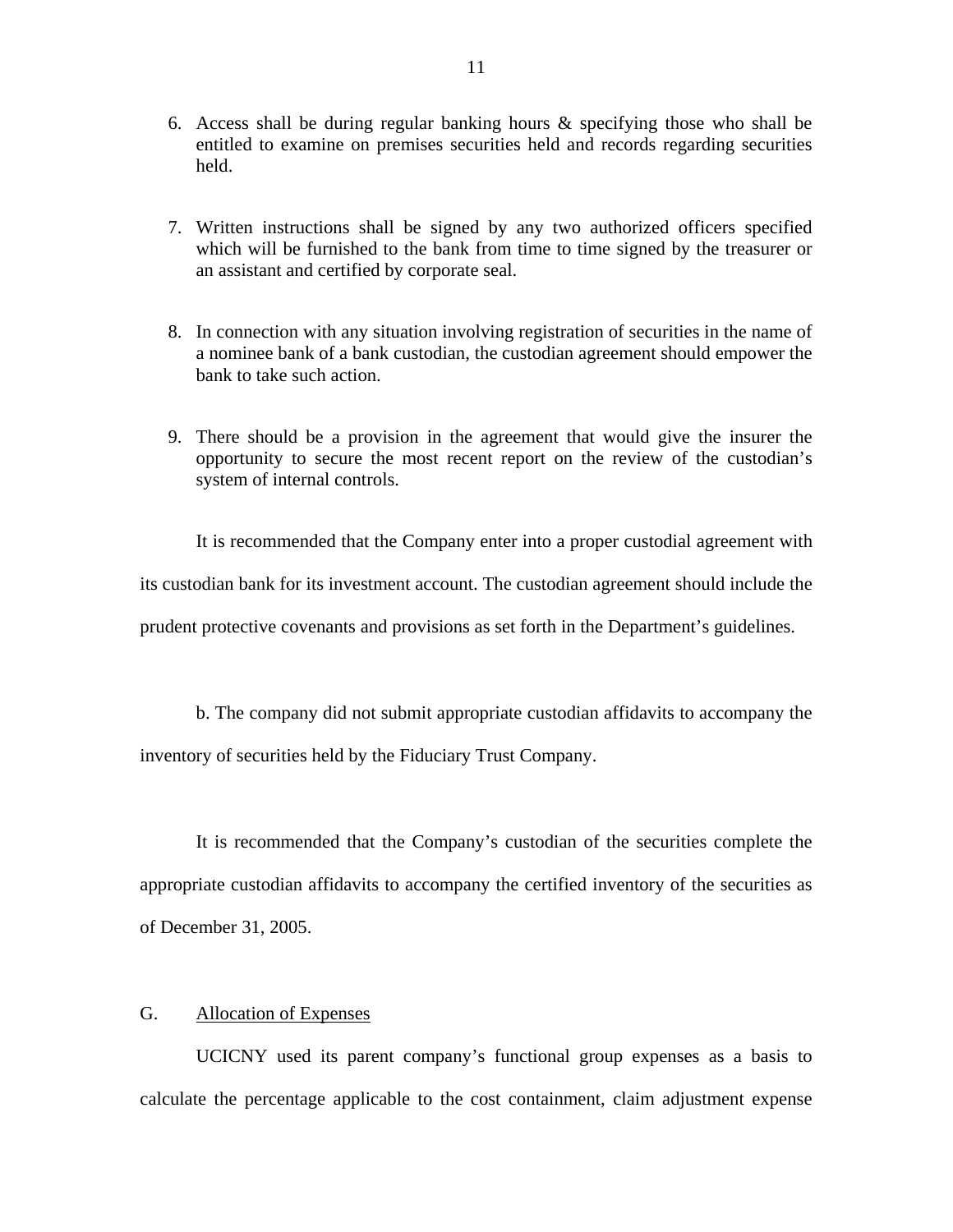and general administrative expenses, reported in the Company's Underwriting and Investment Exhibit, "Part 3-Analysis of Expense" annual statement for 2005. The parent Company's percentage of allocation between functional groups expenses was noted in an exhibit entitled, "UCCI Profit and Loss Statement Including Subscriber Data for December 2005".

Within the calculation of the claims adjustment expense percentage, the Company included an expense for Members/Group Administrative expenses of \$14,930,800 which should have been included in the General Administrative expense percentage calculation. Therefore, the calculation of the claims adjustment expenses percentage was overstated by approximately 11% and the general administrative expense percentage was understated by the same percentage of 11%.

It is recommended that the Company properly allocate expenses between cost containment, claim adjustment expense and general administrative expenses on its Annual Statement exhibit, "Part 3-Analysis of Expenses".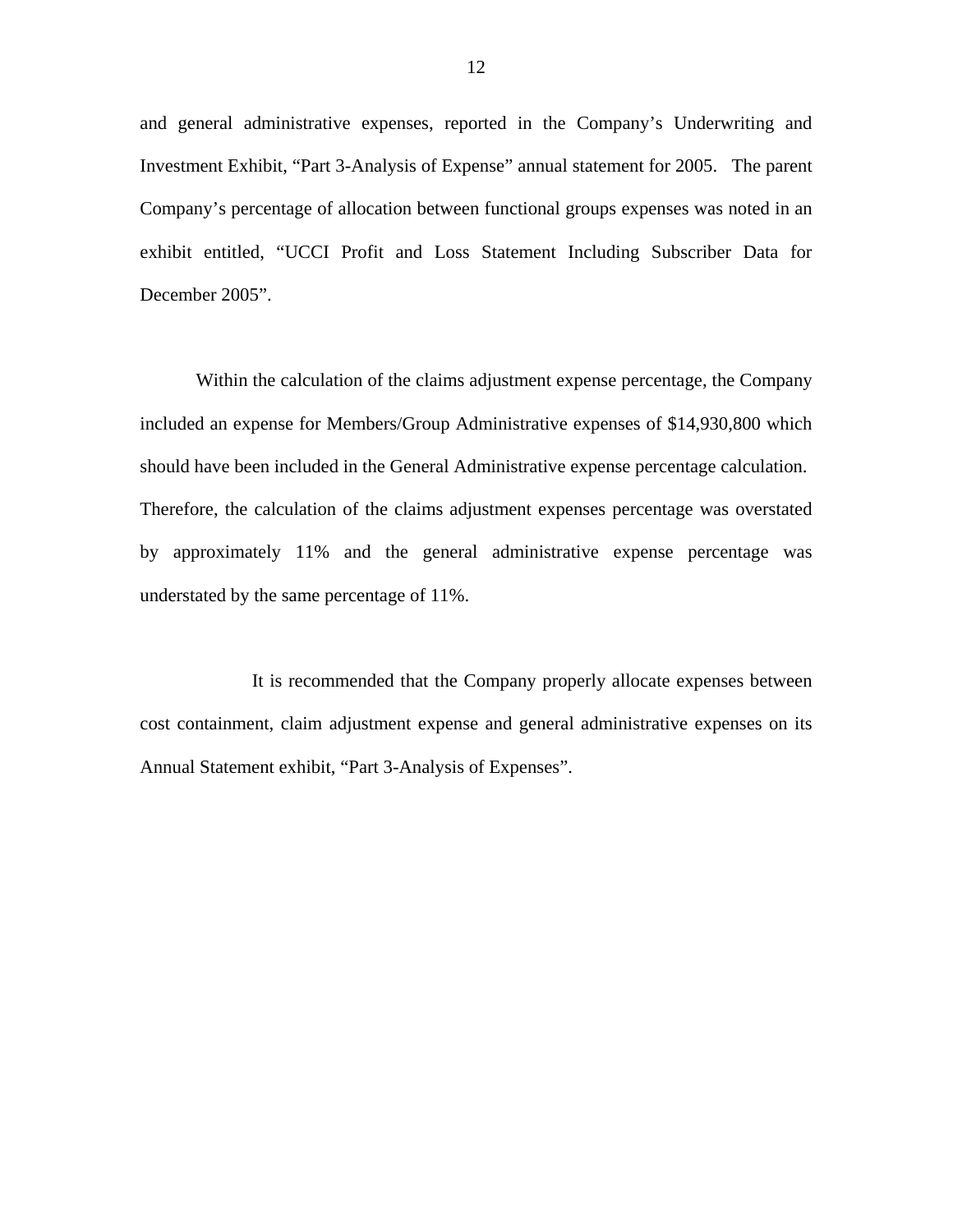# 4. FINANCIAL STATEMENTS

# A. Balance Sheet

The following shows the assets, liabilities and capital and surplus as determined by this examination as of December 31, 2005. This statement is the same as the balance sheet filed by the Company.

| Assets                                                |               | Non Admitted         | <b>Net</b><br>Admitted |
|-------------------------------------------------------|---------------|----------------------|------------------------|
|                                                       | <b>Assets</b> | <b>Assets</b>        | <b>Assets</b>          |
| <b>Bonds</b>                                          | \$2,126,255   | \$<br>$\overline{0}$ | \$2,126,225            |
| Cash and Short-term investments                       | 1,194,135     |                      | 1,194,135              |
| <b>Accident and Health Premiums</b><br>Due and Unpaid | 217,850       | 16,626               | 201,224                |
| Investment Income due and accrued                     | 13,710        |                      | 13,710                 |
| Net Deferred Tax Asset                                | 38,652        |                      | 38,652                 |
| <b>Total assets</b>                                   | \$3,573,976   |                      | \$3,573,976            |
| <b>Liabilities, Reserves &amp; Other Funds</b>        |               |                      |                        |
| Claims Unpaid                                         |               |                      | \$<br>627,482          |
| Unpaid Claim adjustment Expense                       |               |                      | 47,061                 |
| Premiums Received in Advance                          |               |                      | 351,473                |
| General Expenses Due and Accrued                      |               |                      | 56,836                 |
| Federal and Foreign Income Taxes                      |               |                      | 82,174                 |
| Remittance and Items not allocated                    |               |                      | 4,256                  |
| Amounts Due to Parent, Subsidiaries and Affiliates    |               |                      | 106,363                |
| <b>Escheated Check Liability</b>                      |               |                      | 40,275                 |
| <b>Total liabilities</b>                              |               |                      | \$1,315,920            |
| <b>Surplus and Other Funds</b>                        |               |                      |                        |
| <b>Common Capital Stock</b>                           |               |                      | \$1,000,000            |
| Gross Paid In and Contributed Surplus                 |               |                      | 1,512,135              |
| <b>Unassigned Funds</b>                               |               |                      | (254,079)              |
| <b>Total Capital and Surplus</b>                      |               |                      | \$2,258,056            |
| Total Liabilities, Surplus and other Funds            |               |                      | \$3,573,976            |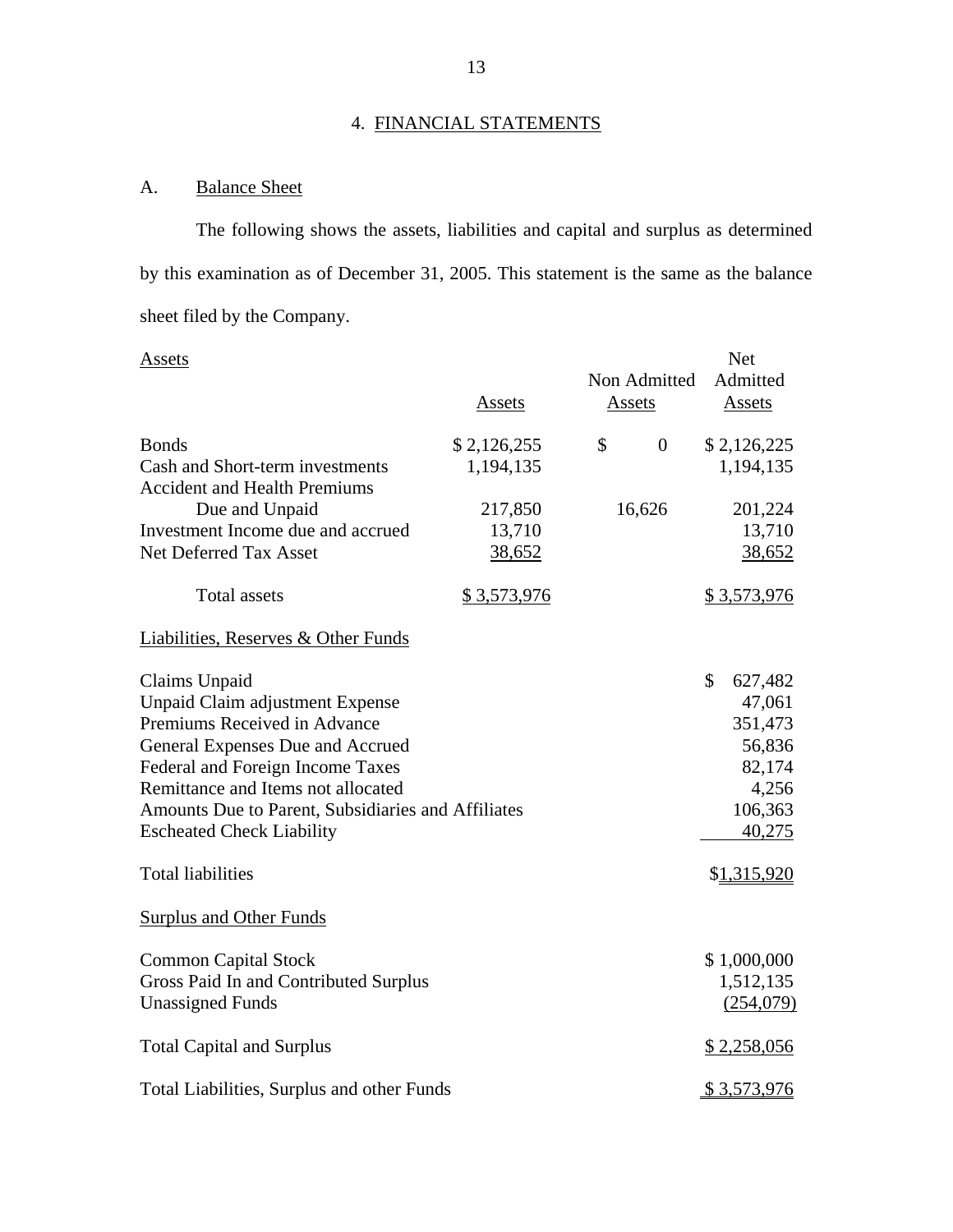tax assessment and no liability has been established herein relative to such contingency. The Internal Revenue Service has completed its audits of the consolidated federal income tax returns filed on behalf of the Company through tax year 2003. An audit covering tax years 2004/2005 is currently ongoing at this time. The examiner is unaware of any potential exposure of the Company to any further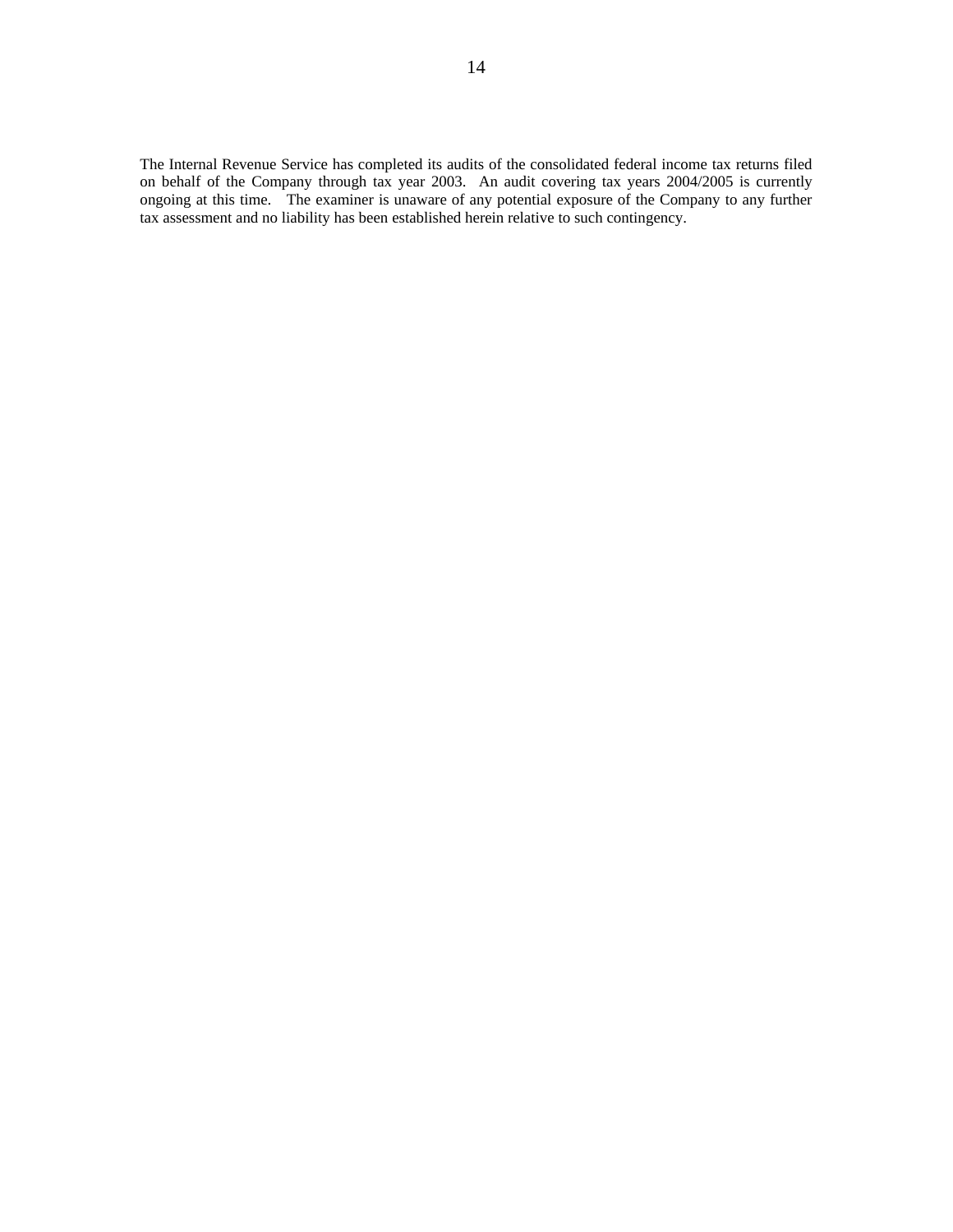# <span id="page-16-0"></span>B. Statement of revenue and expenses:

Net worth decreased by \$189,761 during the four years under examination, January 1, 2002 through December 31, 2005 detailed as follows:

| Revenue                           |              |              |               |
|-----------------------------------|--------------|--------------|---------------|
| Net Premium Income                |              |              | \$21,219,673  |
| Net Investment Income             |              |              | 290,169       |
|                                   |              |              |               |
| <b>Expenses</b>                   |              |              |               |
| Hospital/medical benefits         | \$18,537,173 |              |               |
| <b>Net Reinsurance Recoveries</b> | (12,250)     |              |               |
|                                   |              |              |               |
|                                   |              |              |               |
| <b>Total Hospital/Medical</b>     |              | \$18,524,923 |               |
|                                   |              |              |               |
| Administrative expenses           |              |              |               |
| <b>Claim Adjustment Expenses</b>  | 1,181,373    |              |               |
| General Administrative Exp.       | 3,580,546    |              |               |
|                                   |              |              |               |
|                                   |              |              |               |
| Total administrative expenses     |              | \$4,761,920  |               |
| Total expenses                    |              |              | 23,286,843    |
|                                   |              |              |               |
| Net Income (Loss) before Fed. Tax |              |              | (\$1,777,001) |
|                                   |              |              | $(\$588,491)$ |
| <b>Federal Tax Incurred</b>       |              |              |               |
|                                   |              |              |               |
| Net Income                        |              |              | (\$1,188,510) |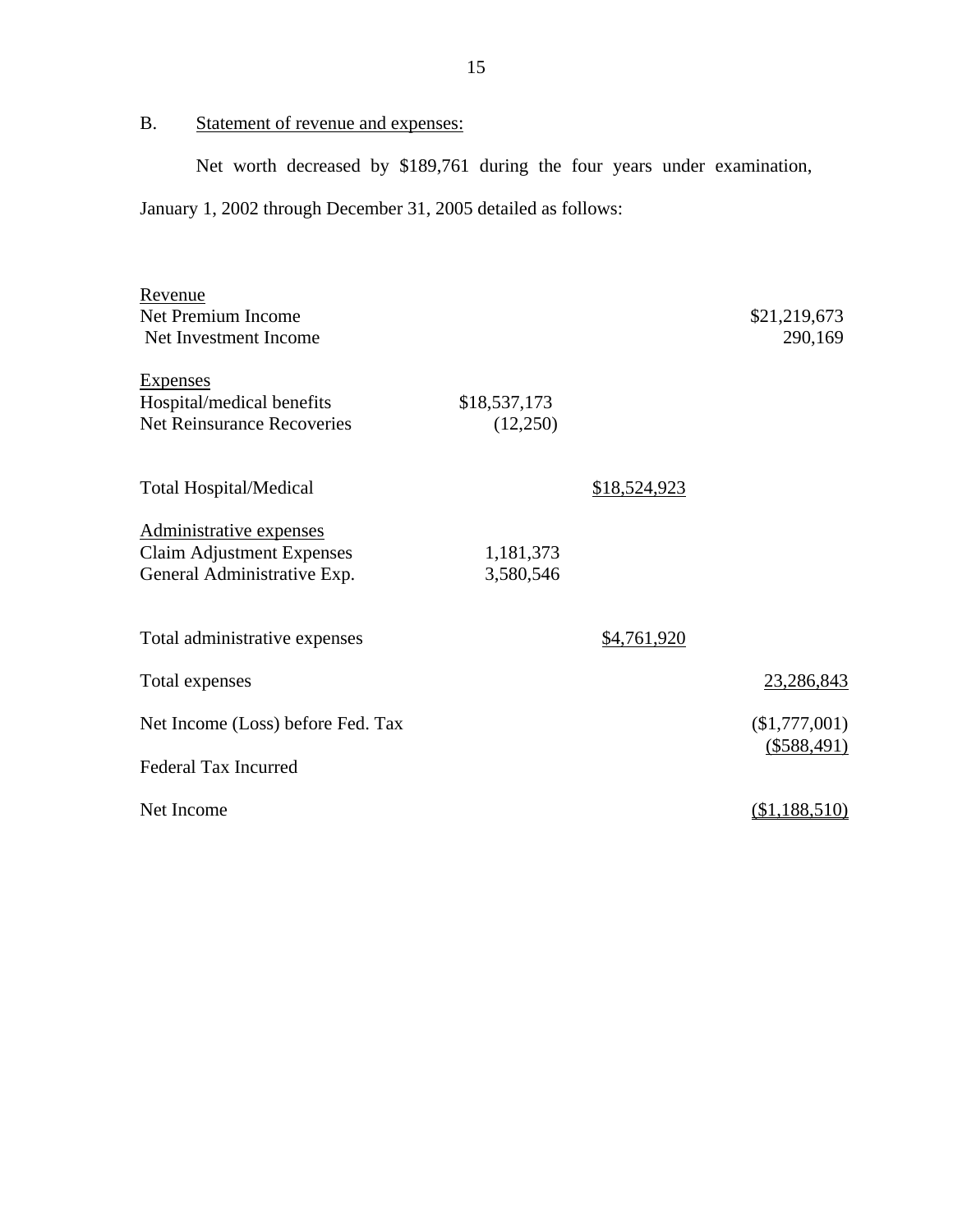## <span id="page-17-0"></span>C. Net worth

| Capital and Surplus per report on<br>examination as of December 31, 2001            |                            |                                              | \$2,447,817        |
|-------------------------------------------------------------------------------------|----------------------------|----------------------------------------------|--------------------|
| Net loss                                                                            | Gains in<br><b>Surplus</b> | Losses in<br><u>Surplus</u><br>\$(1,188,510) |                    |
| Deferred Income Tax                                                                 | \$25,268                   |                                              |                    |
| Non Admitted Assets and Related Items                                               |                            | (18, 831)                                    |                    |
| <b>Asset Valuation Reserve</b>                                                      |                            | (1,406)                                      |                    |
| <b>Changes in Accounting Principles</b>                                             | 28,031                     |                                              |                    |
| Paid in Surplus                                                                     | 962,135                    |                                              |                    |
| Aggregate Write Ins for gains                                                       | 3,552                      |                                              |                    |
|                                                                                     |                            |                                              |                    |
| Total gains and losses                                                              | \$1,018,986                | \$(1,208,747)                                |                    |
| Net decrease in net worth                                                           |                            |                                              | (189,761)          |
| Total capital and surplus per this<br>examination report as of December 31,<br>2005 |                            |                                              | <u>\$2,258,056</u> |

### 5. CLAIMS UNPAID

The examination liability of \$627,482 is the same as the amount reported by the Company as of December 31, 2005. The examination analysis was conducted in accordance with generally accepted actuarial principles and practices and was based on statistical information contained in the Company's internal records and in its filed annual statements.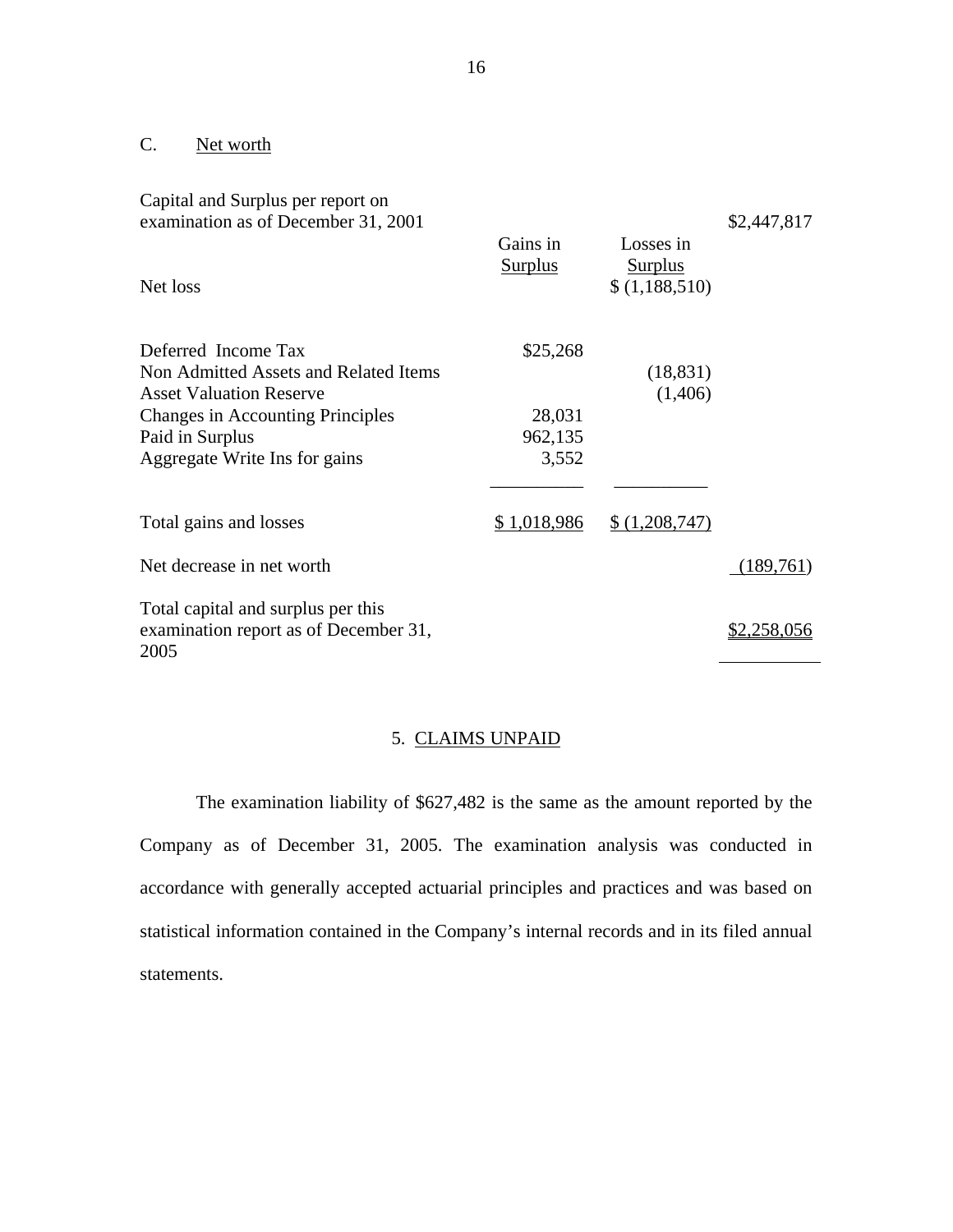#### 6. MARKET CONDUCT ACTIVITIES

In the course of this examination, a review was made of the manner in which the Company conducts its business practices and fulfills its contractual obligations to policyholders and claimants. The review was general in nature and is not to be construed to encompass the generally more precise scope of a market conduct investigation.

The general review was directed at practices of the Company in the following major areas:

- A. Policy forms/rates
- $B<sub>1</sub>$ Claims processing
- C. Utilization review

#### A. Policy forms/rates

The examiners' review of a sample of 5 of the Company's employer group's premium invoice billings revealed that the rates included within such invoices differed from the rates filed with and/or approved by this Department.

The rates were discounted during the four year period of this examination within a range of 6.55 to 10.3%. Such discounting was used with regard to at least 50% of the Company's total number of community rated groups, as indicated within the chart below.

| Year                       | 2002 | 2003 | 2004 | 2005 |
|----------------------------|------|------|------|------|
| Total # of community rated | 252  | 762  | 957  | 983  |
| groups                     |      |      |      |      |
| 50% of total # of groups   | 126  | 381  | 479  | 492  |
| above                      |      |      |      |      |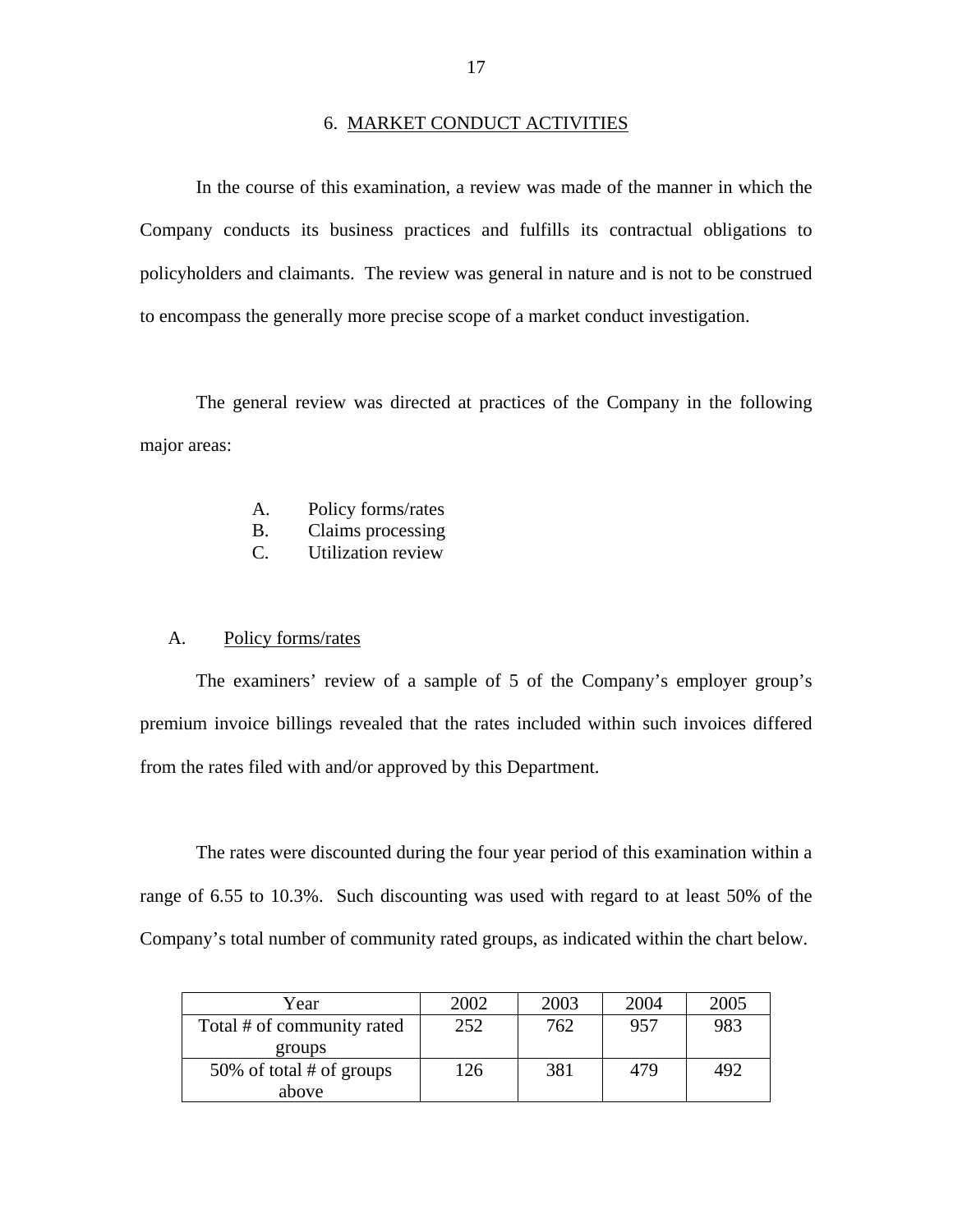The approximate average of the discounts allowed during each of the four years under examination per projection based on the discounted rates of the sample of 5 groups being reviewed were as follows:

| Year            | 2002    | 2003 | 2004  | 2005     |
|-----------------|---------|------|-------|----------|
| Single coverage | $7.7\%$ | 6.5% | 10.2% | $10.3\%$ |
| Family coverage | 7.3%    | 6.5% | 10.1% | $0.1\%$  |

The total premiums for the community rated groups during the examination period was as follows:

|      | Year   Community  <br><b>Rated</b><br>Premium | Premiums of 50% of all<br>groups being discounted | Total discounted premiums with average discount<br>rate shown in parenthesis : |
|------|-----------------------------------------------|---------------------------------------------------|--------------------------------------------------------------------------------|
| 2002 | \$627,648                                     | \$313,824                                         | $$22, 806 (7.3\%)$                                                             |
| 2003 | \$3,153,919                                   | \$1,576,959                                       | \$101, 603 (6.5)                                                               |
| 2004 | \$5,235,297                                   | \$2,617.648                                       | $$261, 765 (10\%)$                                                             |
| 2005 | \$6,742,368                                   | \$3,371,184                                       | $$337, 118 (10\%)$                                                             |

New York Insurance Department Regulation 62, (11 NYCRR 52.40(e)) states in

part:.

 $\degree$ (e)(1) A rate filing shall accompany every policy, and rider or endorsement affecting benefits submitted to the Department for approval unless schedules of rates shall be identified by reference to specific page number(s) of the manual, formulas or schedules on file."

In accordance with the New York Insurance Department Regulation 62, (11

NYCRR 52.2(1)) group insurance is defined as follows:

"…(l) Group insurance means insurance written under the provisions of Section 4235 or 4305 of the New York Insurance Law."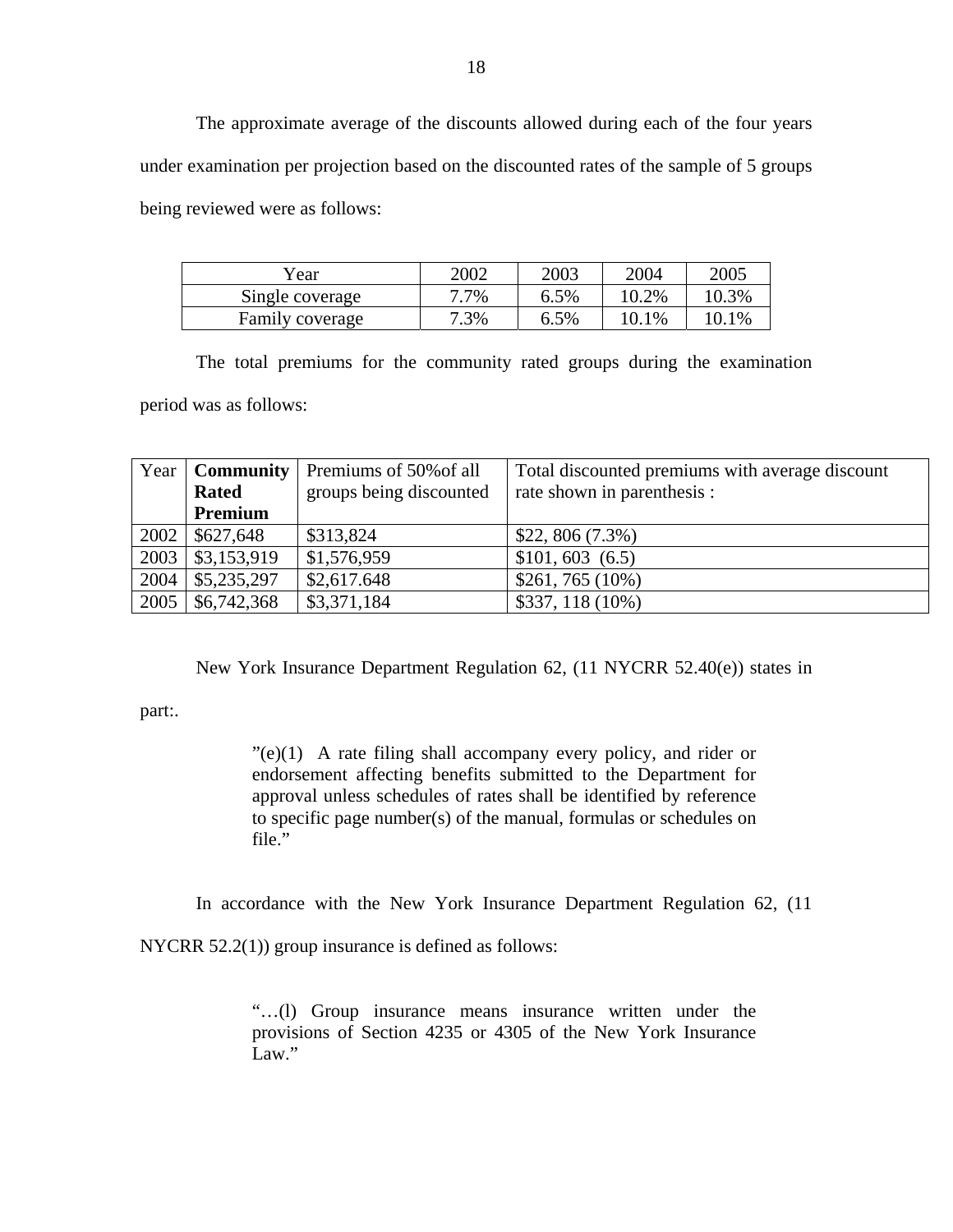Section  $4235(f)(4)(D)$  of the New York Insurance Law references dental services and states the following:

> "(4) Notwithstanding any provisions of a policy of group accident, group health or group accident and health insurance, whenever such policy provides for reimbursement for:

> (D) any dental service which is within the lawful scope of practice of a licensed dentist, a subscriber to such policy shall be entitled to reimbursement for such service whether the said service is performed by a physician or licensed dentist and when such policy or any certificate issued there under or delivered or issued for delivery without the state by an authorized insurer so provides, covered persons residing in this state shall be entitled to reimbursement for dental services as herein provided;"

The Company's use of a discounted community rating methodology which was not filed or approved by this Department is noted as a violation of the New York Insurance Department Regulation 62, (11 NYCRR 52.40(e)).

It is recommended that the Company comply with New York Insurance Department Regulation 62, (11 NYCRR 52.40(e)) and discontinue the unapproved discounting and deviation of its filed rates with this Department.

#### B. Claims processing

#### 1. Suspension of Claims

In our review of the claims procedures, it was revealed that UCICNY has in place a system generated procedure which automatically suspends payment of claims if the premium on such policy is in arrears.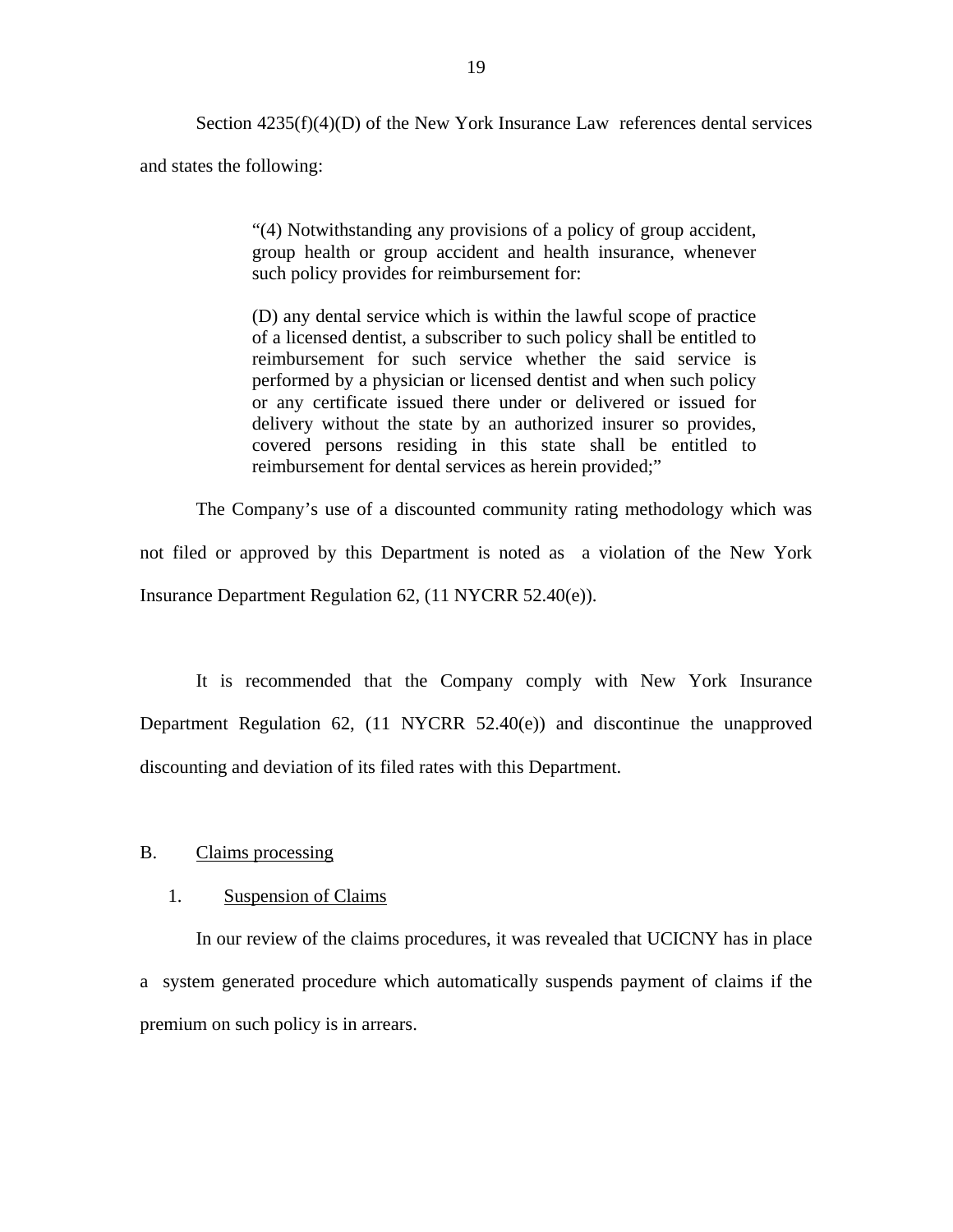The Company has a procedure listed in the United Concordia Delinquency and Collections Policy which causes an "intent to terminate coverage" letter to be sent to the group in the situation described above. Such procedure also provides for all future claims from the affected group to be suspended (not paid until the group's premiums are current). The provision states the following:

Concurrent with the generation of the "Intent to term" letter, a delinquency indicator will be systematically placed on the group - effective the first of the month of the oldest delinquent invoice that meets the delinquency criteria. Any future claim(s) submitted with a date of service after this date, are suspended. If premium payment is subsequently received, the delinquency indicator will be systematically removed from the group on a nightly basis.

It is recommended that the Company discontinue its policy to link a group's premiums being in arrears to suspension of the payment of claims.

#### 2. Claim attribute sample

A review of claims processed during the period January 1, 2005 through December 31, 2005 was performed by using a statistical sampling methodology covering the claims processed during the aforementioned period in order to evaluate the overall accuracy and compliance environment of the Company's claims processing.

This statistical random sampling process was performed using ACL, an auditing software program. The sampling methodology was devised to test various attributes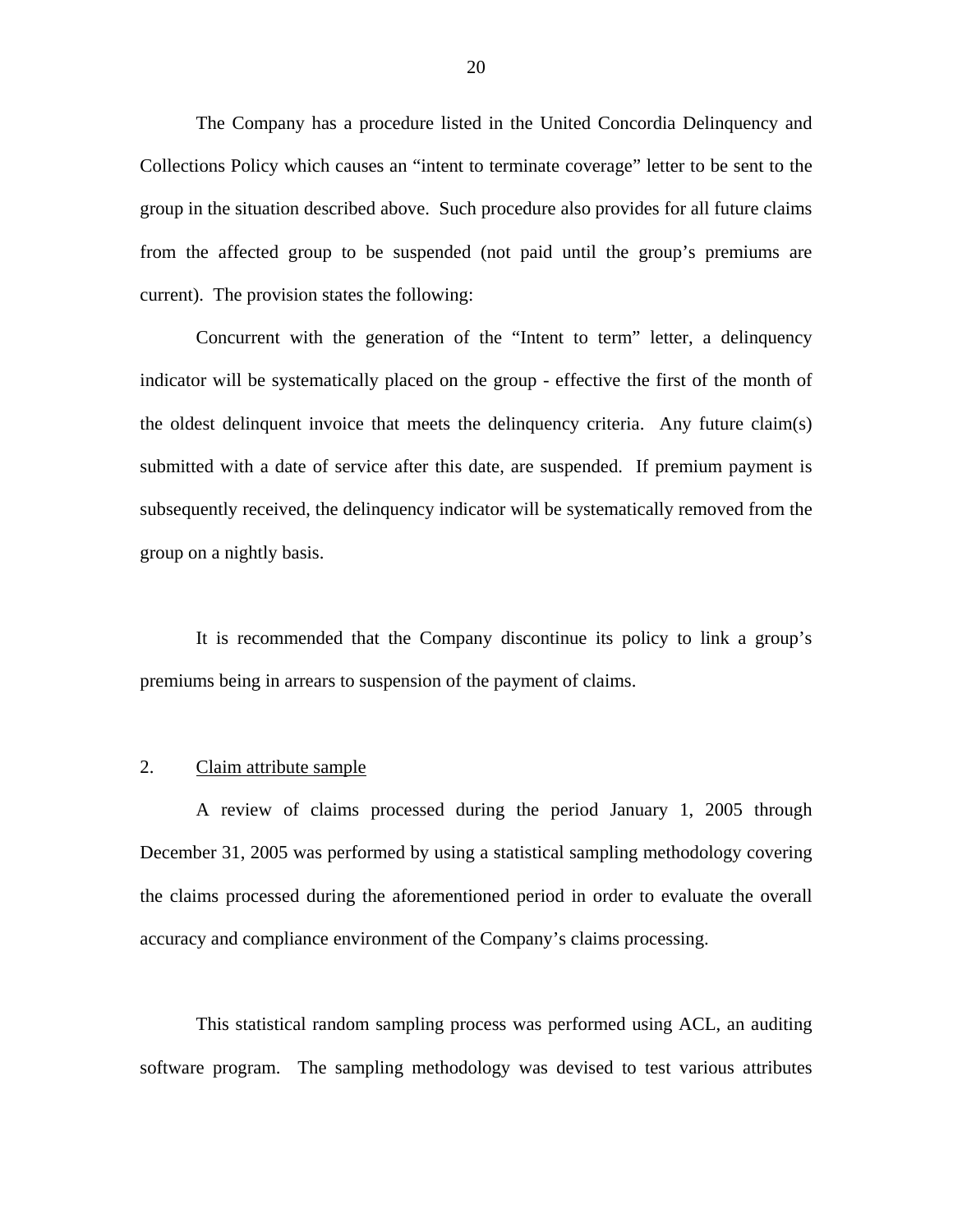deemed necessary for successful processing of claims and to test and reach conclusions about all predetermined attributes, individually or on a combined basis. The review incorporated processing attributes used by the Company in its own "Quality Analysis" of claims processing. The sample size was comprised of 167 randomly selected claims.

The review indicated that three claims were "processed" incorrectly, according to the criteria used by both the Company and the Insurance Department examiners, not including any claims for which the Company issued Explanation of Benefits forms (EOBs) which were not in compliance with Section 3234 of the New York Insurance Law.

EOBs which contained wording not in compliance with Section 3234 of the New York Insurance Law were issued with regard to an additional 85 claims producing an overall accuracy rate of 47.31%.

If the EOB errors were not taken into consideration, the Company's claims processing accuracy rate would have been 98.20%.

#### 3. Prompt Payment Law

Section 3224-a of the New York Insurance Law, "Standards for prompt, fair and equitable settlement of claims for health care and payments for health care services" (Prompt Pay), requires all insurers to pay undisputed claims within forty-five days of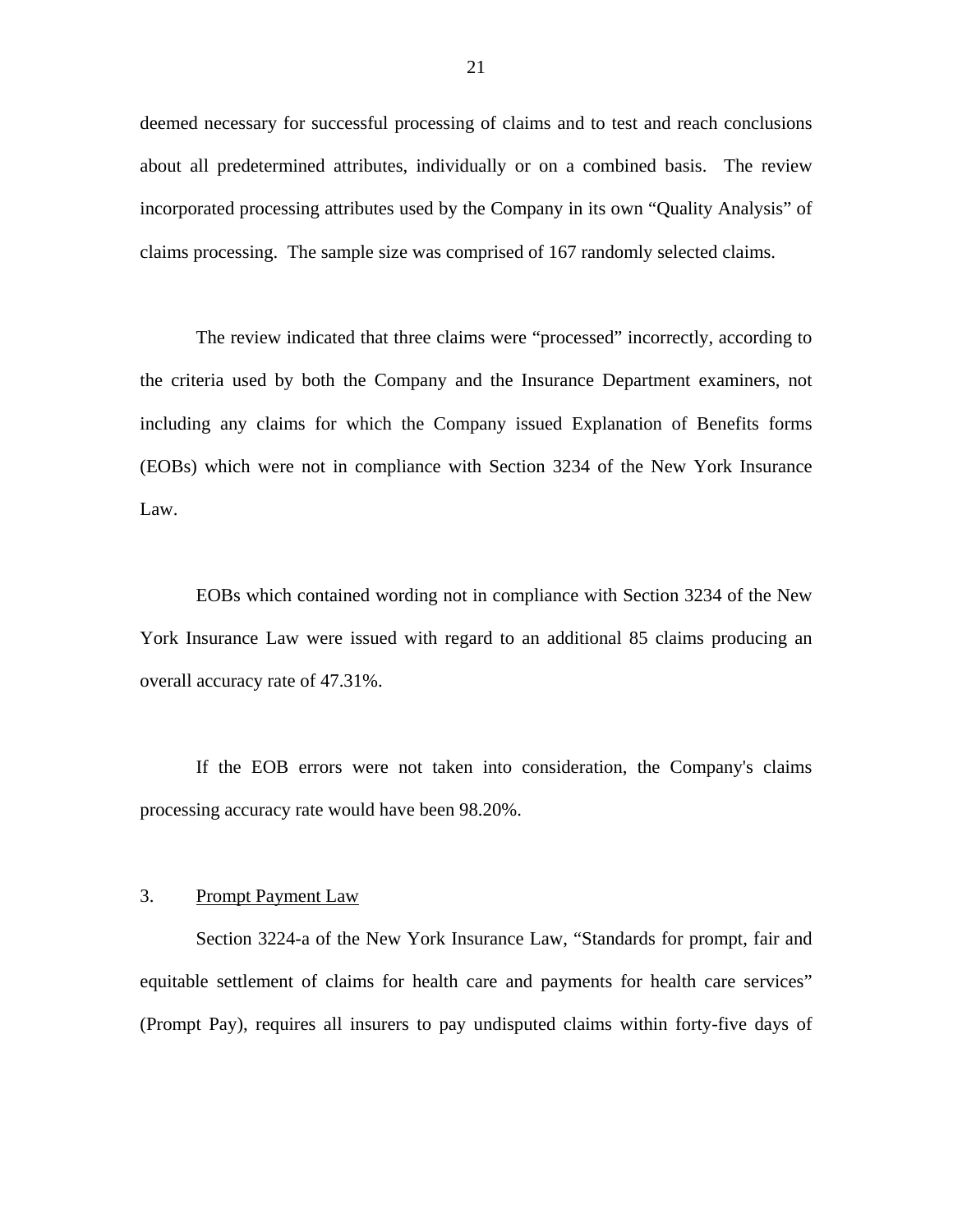receipt. If such undisputed claims are not paid within forty-five days of receipt, interest may be payable.

Section 3224-a (a) of the New York Insurance Law, which states, in part,

"(a) Except in a case where the obligation of an insurer…to pay a claim…is not reasonably clear, …such insurer…shall pay the claim…within 45 days of receipt of a claim or bill for services rendered".

Section 3224-a (b) of the New York Insurance Law, states, in part:

"an insurer or organization or corporation shall pay any undisputed portion of the claim in accordance with this subsection and notify the policyholder, covered person or health care provider in writing within thirty calendar days of the receipt of the claim: that it is not obligated to pay the claim or make the medical payment, stating the specific reasons why it is not liable; or to request all additional information needed to determine liability to pay the claim or make the health care payment…"

Section 3224-a (c) of the New York Insurance Law states, in part,

"…any insurer or organization or corporation that fails to adhere to the standards contained in this section shall be obligated to pay to the health care provider or person submitting the claim, in full settlement of the claim or bill for health care services, the amount of the claim or health care payment plus interest…"

A review was made of year 2005 claims, using ACL audit software, for compliance with Section 3224-a of the New York Insurance Law. The review also determined whether or not interest was appropriately paid, pursuant to Section 3224-a (c ) of the New York Insurance Law to those claimants not receiving payment within the timeframes required by Section 3224-a (a) and (b) of the New York Insurance Law.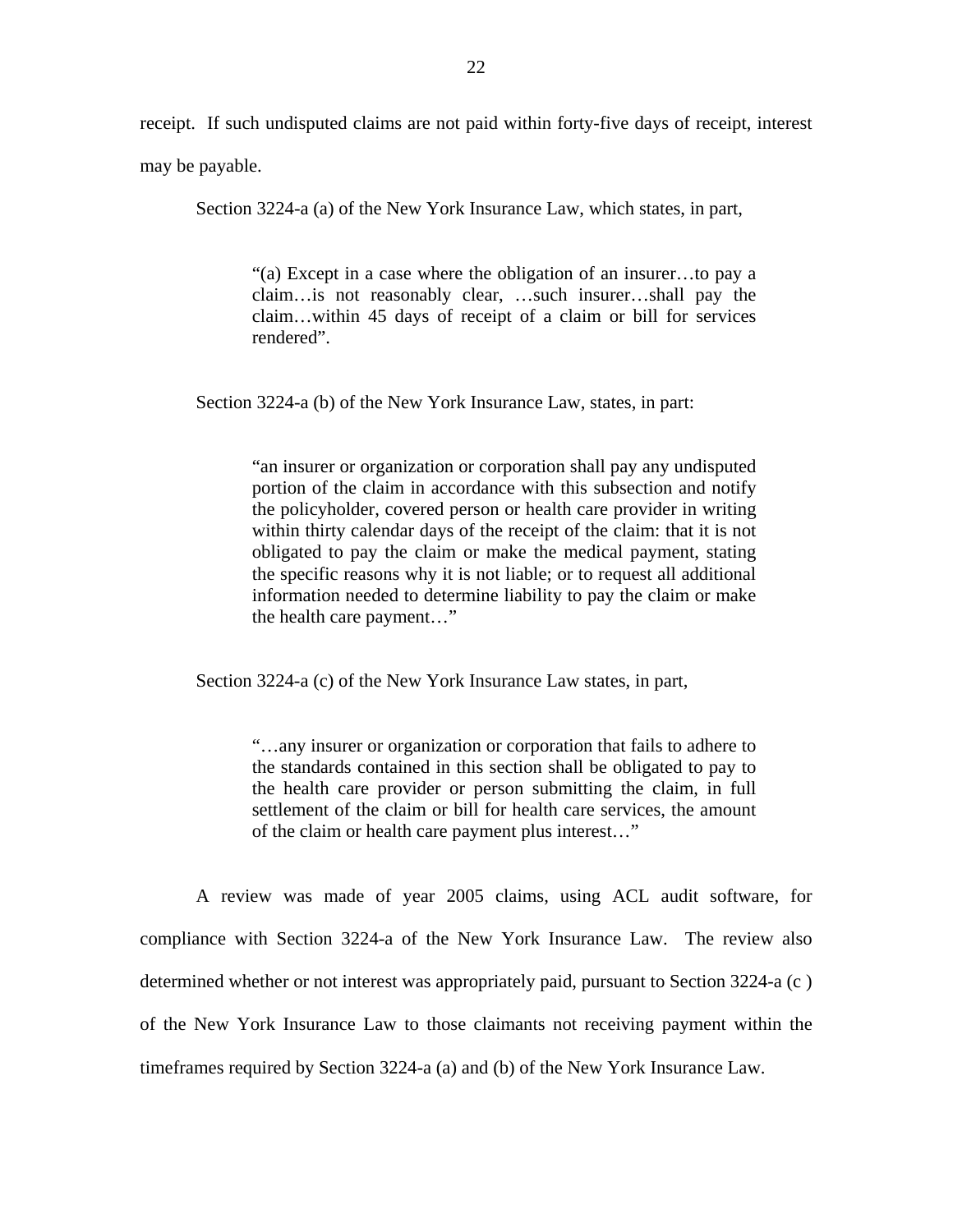A claim was defined as the total number of items submitted on a single claim form to which UCICNY assigned a unique number. This definition was agreed to by both the examiners and the Company.

A population of 238 claims was identified as claims in which the payment dates were more than 45 days after the receipt date. All of the 238 claims were reviewed. A second population of 553 claims was identified as claims which were denied more than 30 days after the receipt date. A sample of 167 claims were taken and reviewed.

The examiners' review of the sampled claims revealed violations of Section 3224 a (a), (b) and (c) of the New York Insurance Law as shown in the following chart:

| Description                  | Paid claims over 45 days | Denied claims over 30 days |
|------------------------------|--------------------------|----------------------------|
| Population                   | 238                      | 553                        |
| Sample Size                  | 238                      | 167                        |
| Errors                       | 22                       | 22                         |
| <b>Calculated Error Rate</b> | 9.20%                    | 13.17%                     |
| <b>Upper Error Limit</b>     | N/A                      | 18.30%                     |
| Lower Error Limit            | N/A                      | 8.04%                      |
| Lower Limit in Error         | 22                       | 44                         |
| <b>Upper Limit in Error</b>  | 22                       | 101                        |

 Of the 22 claims found to be in violation of Section 3224-a (a), 13 claims were also found to be in violation of Section 3224-a(c) because interest due of \$2 or more was not paid.

The upper and lower error limits represent the range of potential error (e.g. if 100 samples were selected the rate of error would fall between these limits 95 times).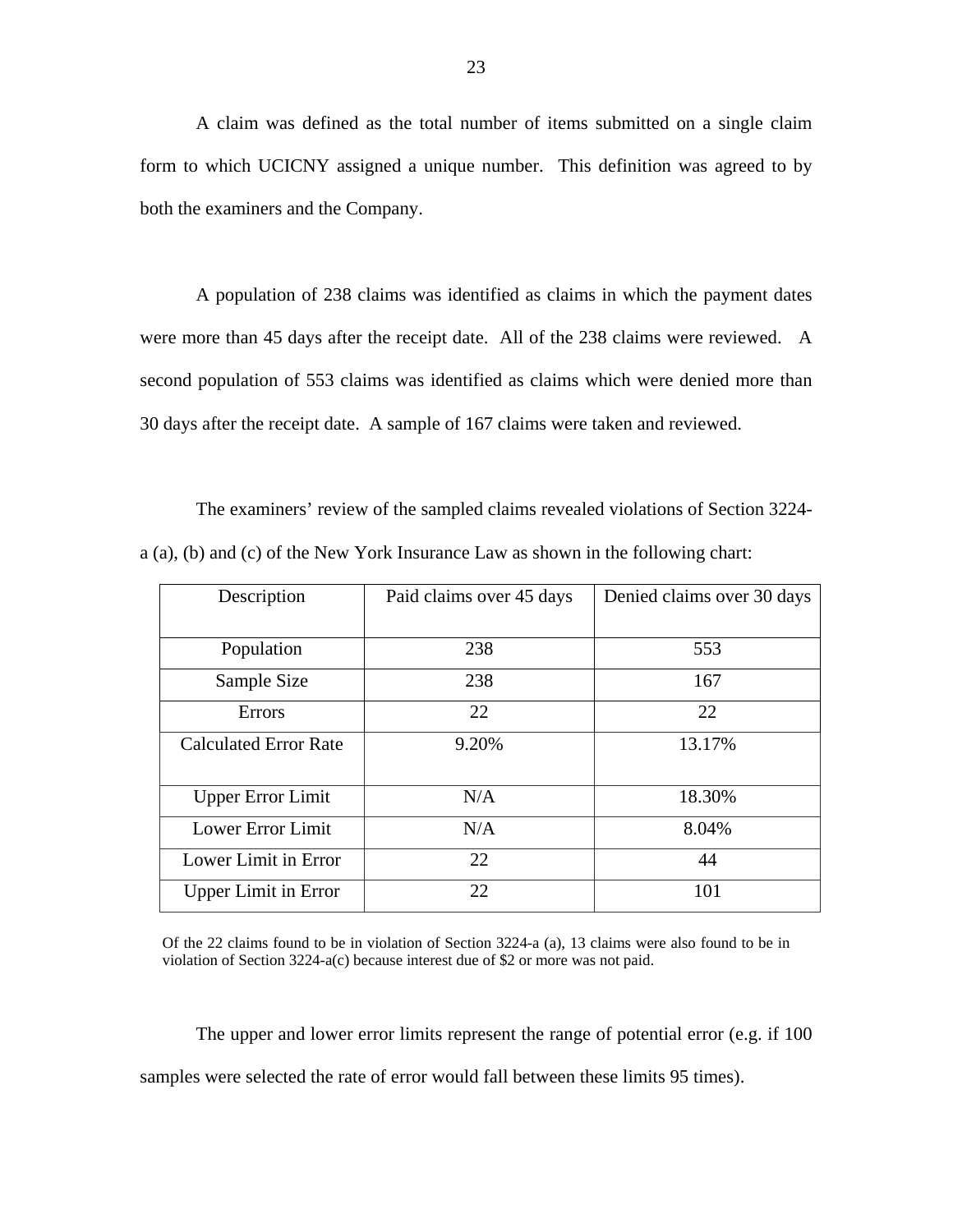It is recommended that the Company improve its internal claim procedures to ensure full compliance with Section 3224-a (a), (b) and (c) of the New York Insurance Law.

#### 4. Explanation of Benefits Statements:

Explanation of Benefits Statements (EOBs) are an integral part of the link between the subscriber/contract-holder and their insurer, providing vital information as to how a claim was processed.

Section 3234(a) of the New York Insurance Law states in part:

"Every insurer, including health maintenance organizations … is required to provide the insured or subscriber with an explanation of benefits form in response to the filing of any claim under a policy…"

Section 3234(c) of the New York Insurance Law creates an exception to the requirements for the issuance of an EOB established in Section 3232(a) of the New York Insurance Law as follows:

> "…insurers…shall not be required to provide the insured or subscriber with an explanation of benefits form in any case where the service is provided by a facility or provider participating in the insurer's program and full reimbursement for the claim, other than a co-payment that is ordinarily paid directly to the provider at the time the service is rendered, is paid by the insurer directly to the participating facility or provider."

In addition, Section 3234(b) of the New York Insurance Law sets forth minimum

standards for content of an EOB as follows: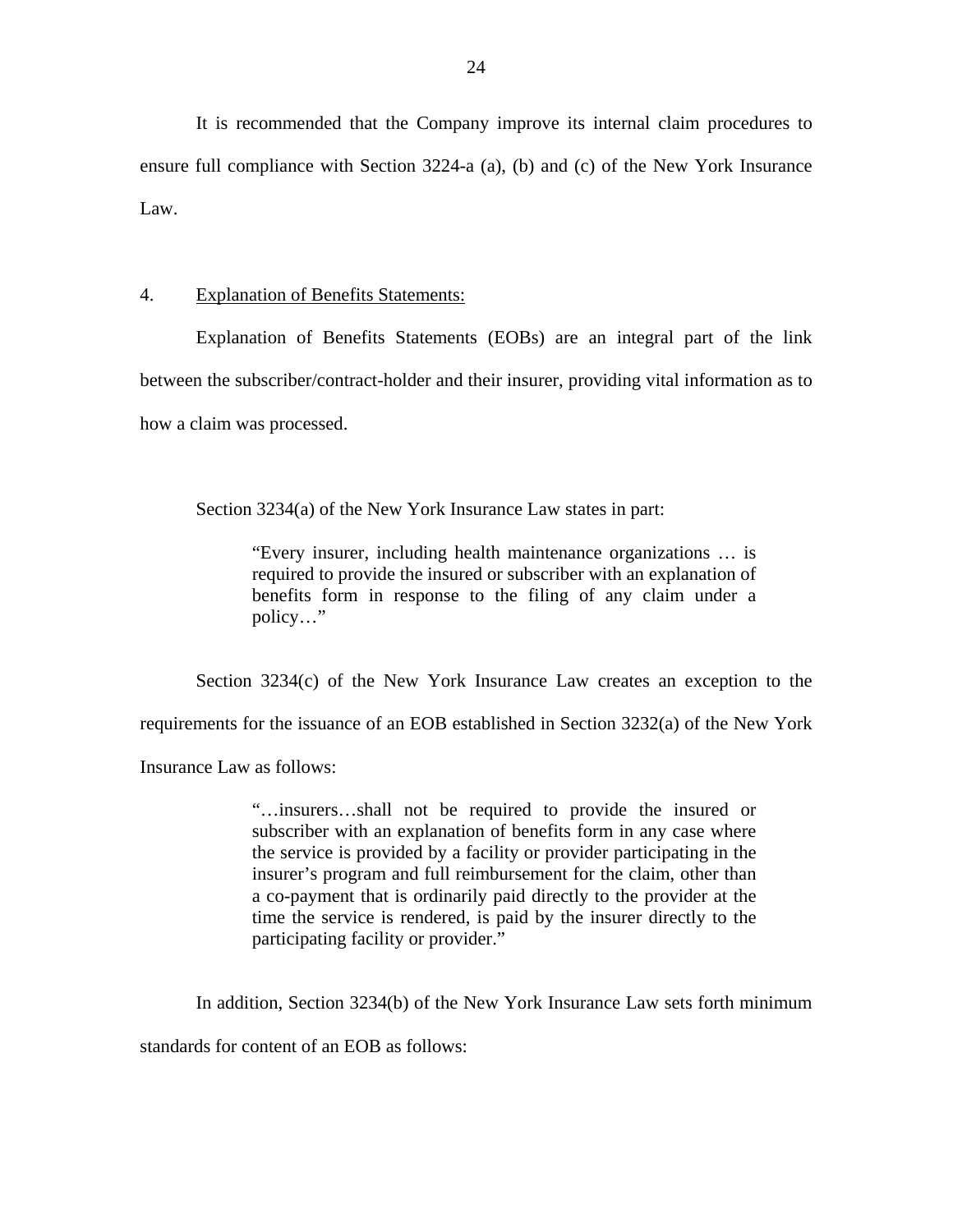"The explanation of benefits form must include at least the following:

(1) the name of the provider of service the admission or financial control number, if applicable;

(2) the date of service;

(3) an identification of the service for which the claim is made;

(4) the provider's charge or rate;

(5) the amount or percentage payable under the policy or certificate after deductibles, co-payments, and any other reduction of the amount claimed;

(6) a specific explanation of any denial, reduction, or other reason, including any other third-party payor coverage, for not providing full reimbursement for the amount claimed; and

(7) a telephone number or address where an insured or subscriber may obtain clarification of the explanation of benefits, as well as a description of the time limit, place and manner in which an appeal of a denial of benefits must be brought under the policy or certificate and a notification that failure to comply with such requirements may lead to forfeiture of a consumer's right to challenge a denial or rejection, even when a request for clarification has been made."

A review of a sample of the Company's paid and denied claims for members/providers residing or located in New York during the period from January 1, 2005 to December 31, 2005 was performed. The review revealed that all EOBs issued by the Company failed to contain all the language required by Section 3234(b) of the New York Insurance Law (including the appeal language). The Company's EOBs, in the form as presented to the examiners would not be sufficient to serve as a proper EOB. The subscribers were neither properly informed of their appeal rights nor were they advised how their claims were processed. Therefore, all claims processed either paid or wholly/partially denied to New York subscribers and/or providers were in violation of Section 3234(b) of the New York Insurance Law.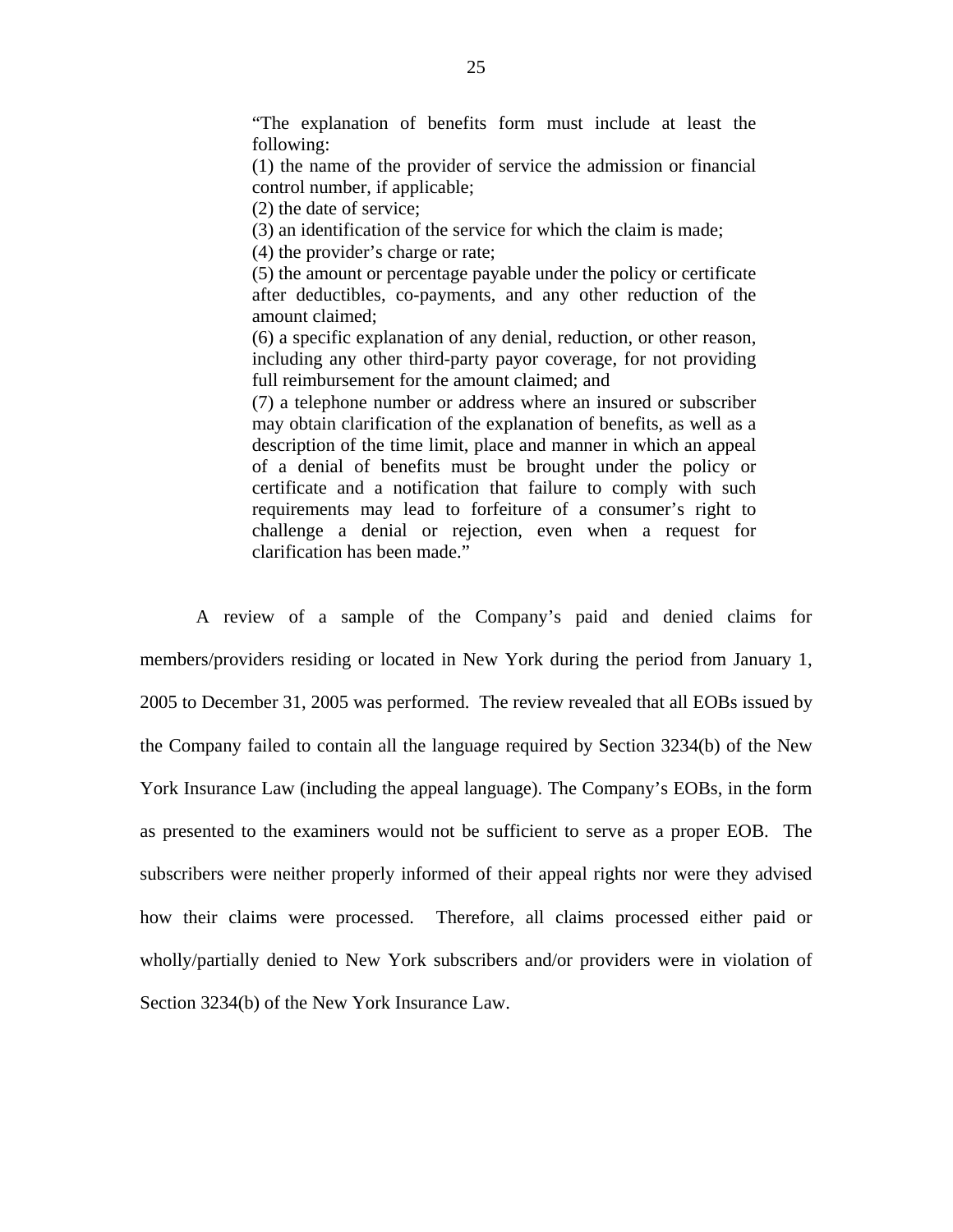It is recommended that the Company issue EOBs that include all of the requisite information required by Sections 3234(a) and (b) of the New York Insurance Law. Accordingly, subscribers will be properly informed of their appeal rights and how their claims are processed.

#### 5. Utilization review

Article 49 of the New York Insurance Law sets forth the minimum utilization review program requirements including standards for: registration of utilization review agents; utilization review determinations; and appeals of adverse determinations by utilization review agents. Article 49 of the New York Insurance Law also establishes the insured's right to an external appeal of a final adverse determination by a health care plan. In addition, relative to retrospective adverse determinations, an insured's health care provider shall have the right to request an external appeal.

#### A. Section 4903(b) of the New York Insurance Law states:

A utilization review agent shall make a utilization review determination involving health care services which require preauthorization and provide notice of a determination to the enrollee or enrollee's designee and the insured's health care provider by telephone and in writing within three business days of receipt of the necessary information.

Section 4903(d) of the New York Insurance Law states:

A utilization review agent shall make a utilization review determination involving health care services which have been delivered within thirty days of receipt of the necessary information.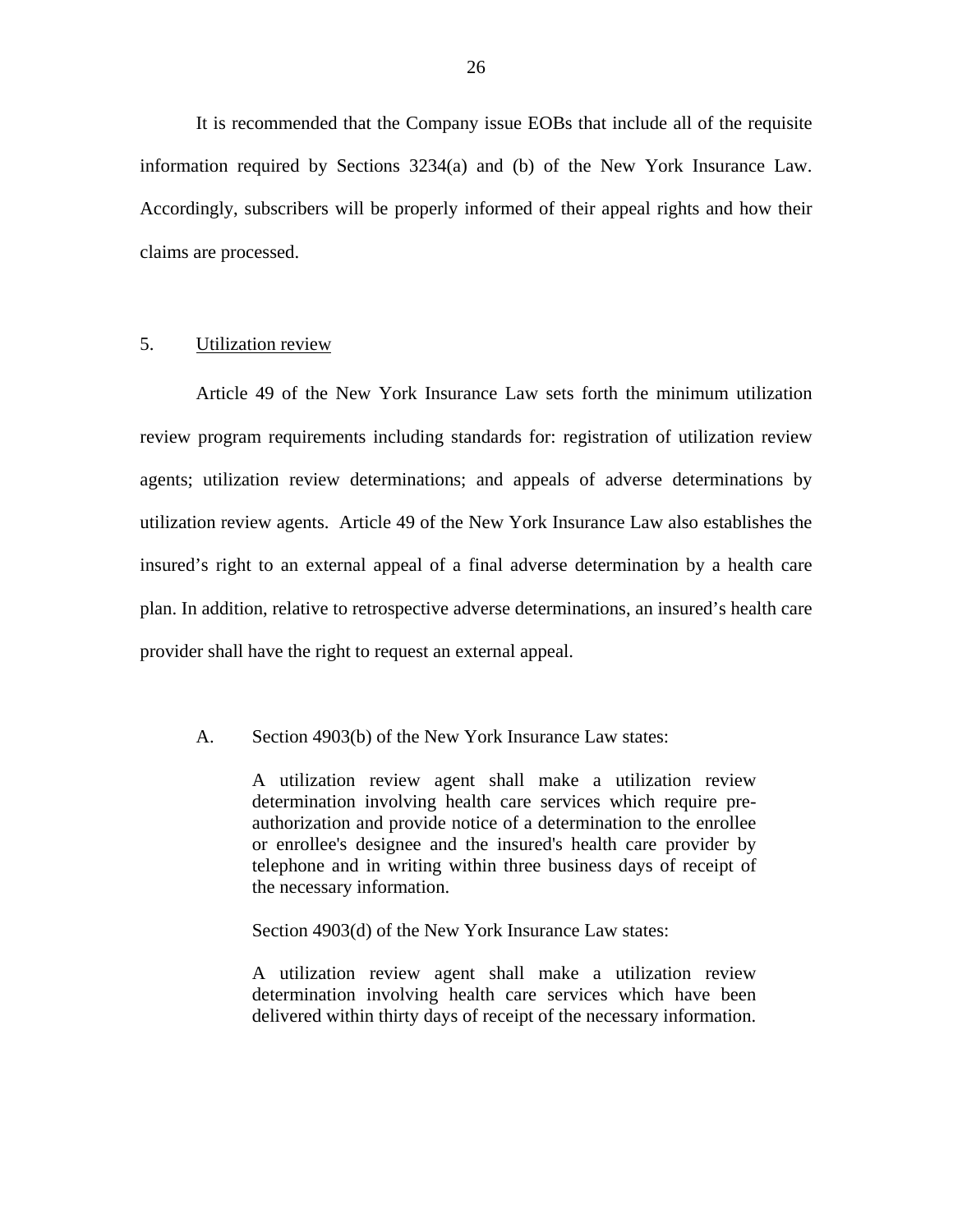A review was made of the Company's utilization review files for the period from January 1, 2005 to December 31, 2005. The review revealed the following:

The Company did not fully comply with Sections 4903(b) and (d) of the New York Insurance Law in that the Company's pre-authorization and retrospective review denial notices of first adverse determination were not sent to the subscribers.

It is recommended that the Company fully comply with Sections 4903(b) and (d) of the New York Insurance Law and send a notice of adverse determination to subscribers as well as to the providers when a pre-authorization or a retrospective utilization review is conducted.

B. Section 4903(e) of the New York Insurance Law states:

"Notice of an adverse determination made by a utilization review agent shall be in writing and must include:

(1) the reasons for the determination including the clinical rationale, if any;

(2) instructions on how to initiate standard and expedited appeals pursuant to section four thousand nine hundred four and an external appeal pursuant to section four thousand nine hundred fourteen of this article; and

(3) notice of the availability, upon request of the enrollee, or the enrollee's designee, of the clinical review criteria relied upon to make such determination. Such notice shall also specify what, if any, additional necessary information must be provided to, or obtained by, the utilization review agent in order to render a decision on the appeal".

The Company did not fully comply with Section 4903(e) of the New York

Insurance Law in that the Company's pre-authorization and retrospective review denial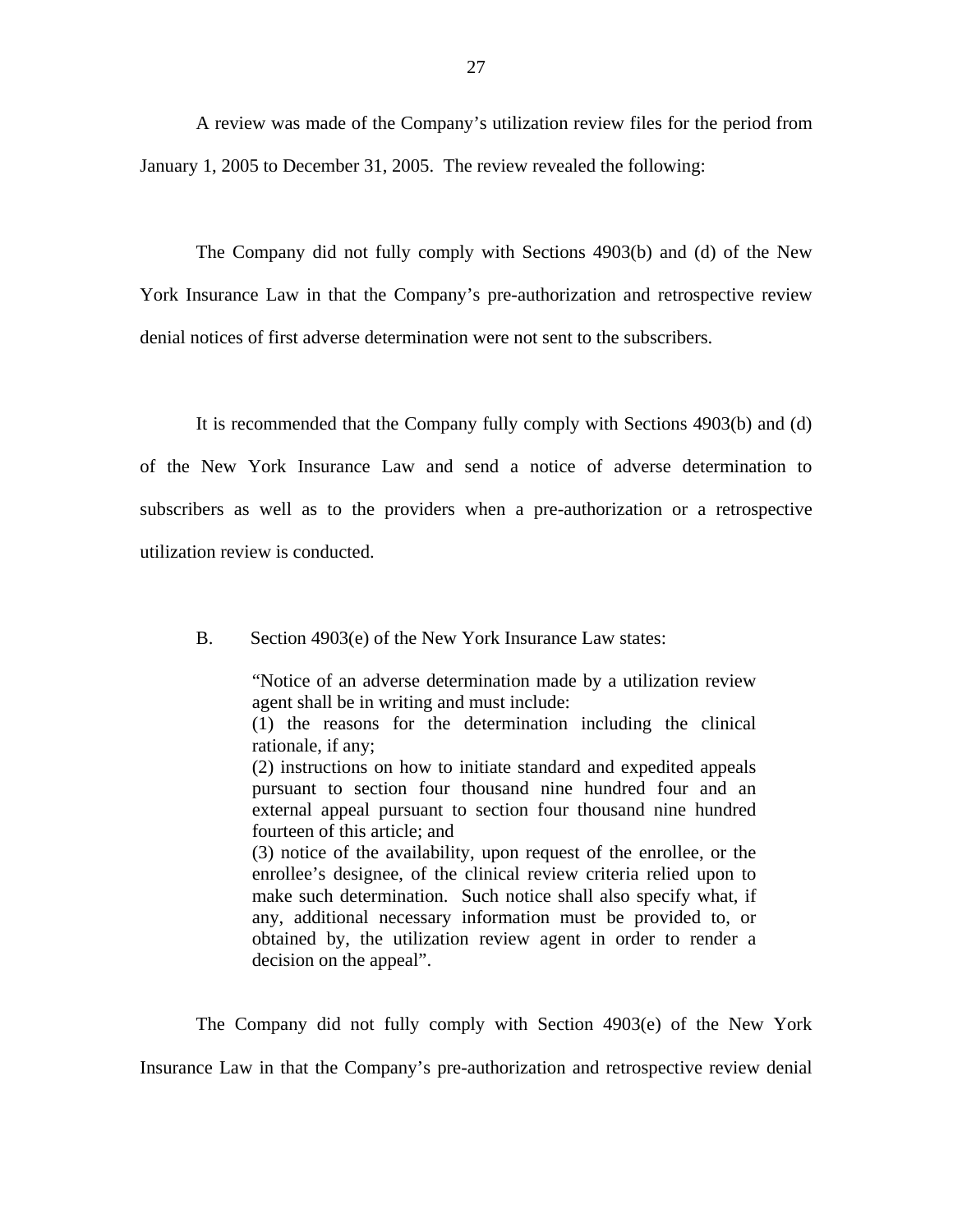notices of first adverse determination did not contain instructions on how to initiate standard appeals pursuant to Section 4904 and an external appeal pursuant to Section 4914 of the New York Insurance Law. Referring the subscriber to their contract or hand book is insufficient to satisfy the requirements of Section 4903 (e) of the New York Insurance Law. A notice of adverse determination should set forth the time, place and manner in which an appeal is initiated, including a description of standard and external appeals.

It is recommended that the Company comply with Section 4903(e) of the New York Insurance Law and include all required information in its notice of adverse determination when a pre-authorization or a retrospective utilization review is conducted.

C. Section 4904(c) of the New York Insurance Law states, in part:

"…The notice of the appeal determination shall include:.. (2) a notice of the enrollee's right to an external appeal together with a description, jointly promulgated by the superintendent and the commissioner of health…"

Section 4910(b) of the New York Insurance Law states, in part:

"An enrollee, the enrollee's designee and, in connection with retrospective adverse determinations, an insured's health care provider, shall have the right to request an external appeal…"

The examiners' review of the Company's notices of final adverse determination revealed the following:

1. The Company failed to send a notice of final adverse determination to the subscribers as required by the New York Insurance Law.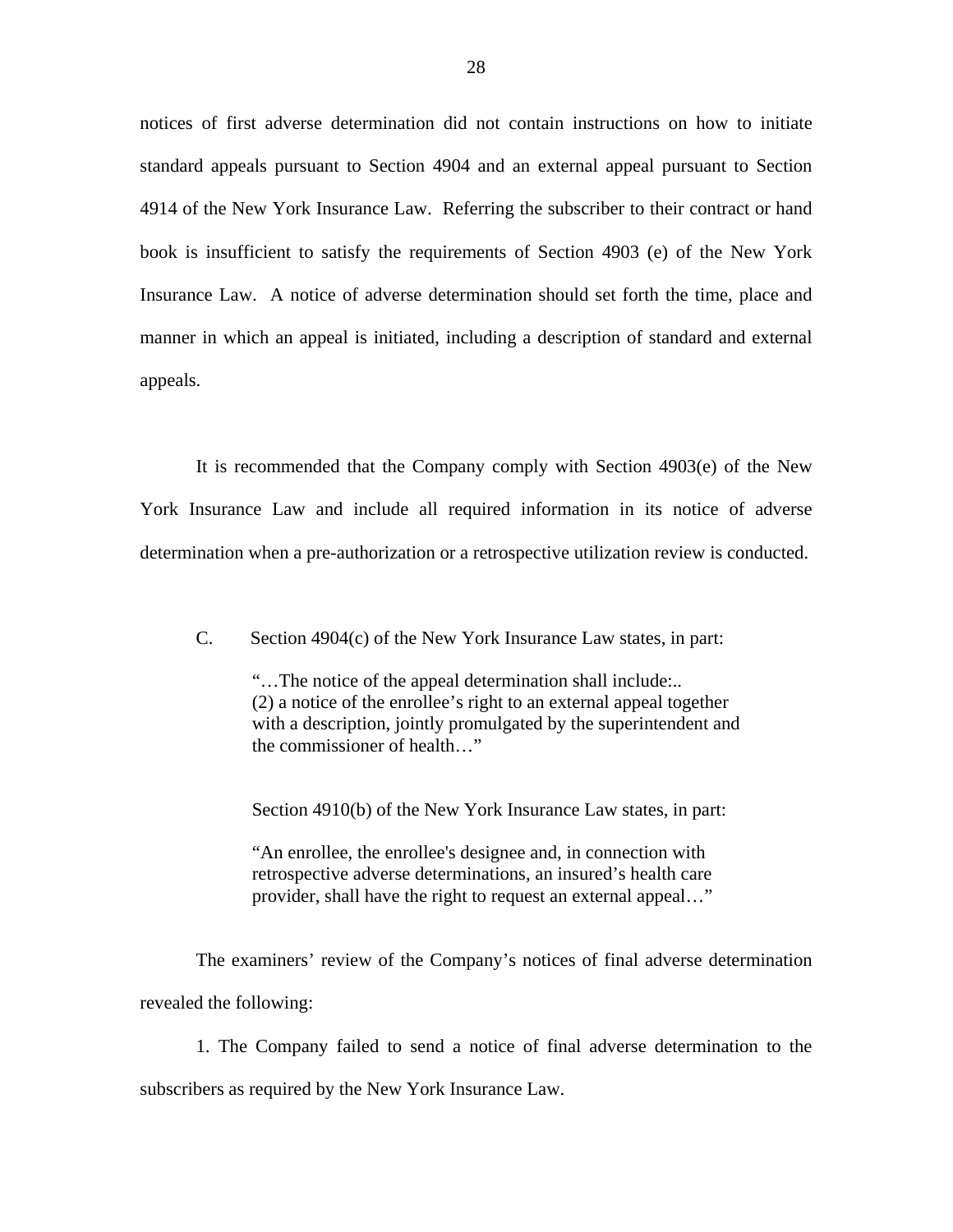2. The Company's final adverse determination notice sent to the providers failed to include mandated information regarding the availability of the external appeals process, along with the associated time frames for requesting such an appeal.

It is recommended that the Company send proper notice of final adverse determination of standard or external utilization review appeals in accordance with Sections 4904(c) and 4910(b) of the New York Insurance Law to its subscribers and, in connection with retrospective adverse determinations, to the providers.

#### 7. COMPLIANCE WITH PRIOR REPORT ON EXAMINATION

The examiner reviewed the Company's compliance with the following recommendation from the prior report on organization. The page numbers refer to the prior report:

#### **ITEM**

#### PAGE NO.

A. It is recommended that the Company include all the required data in all future statement filings. 6

The Company complied with this recommendation.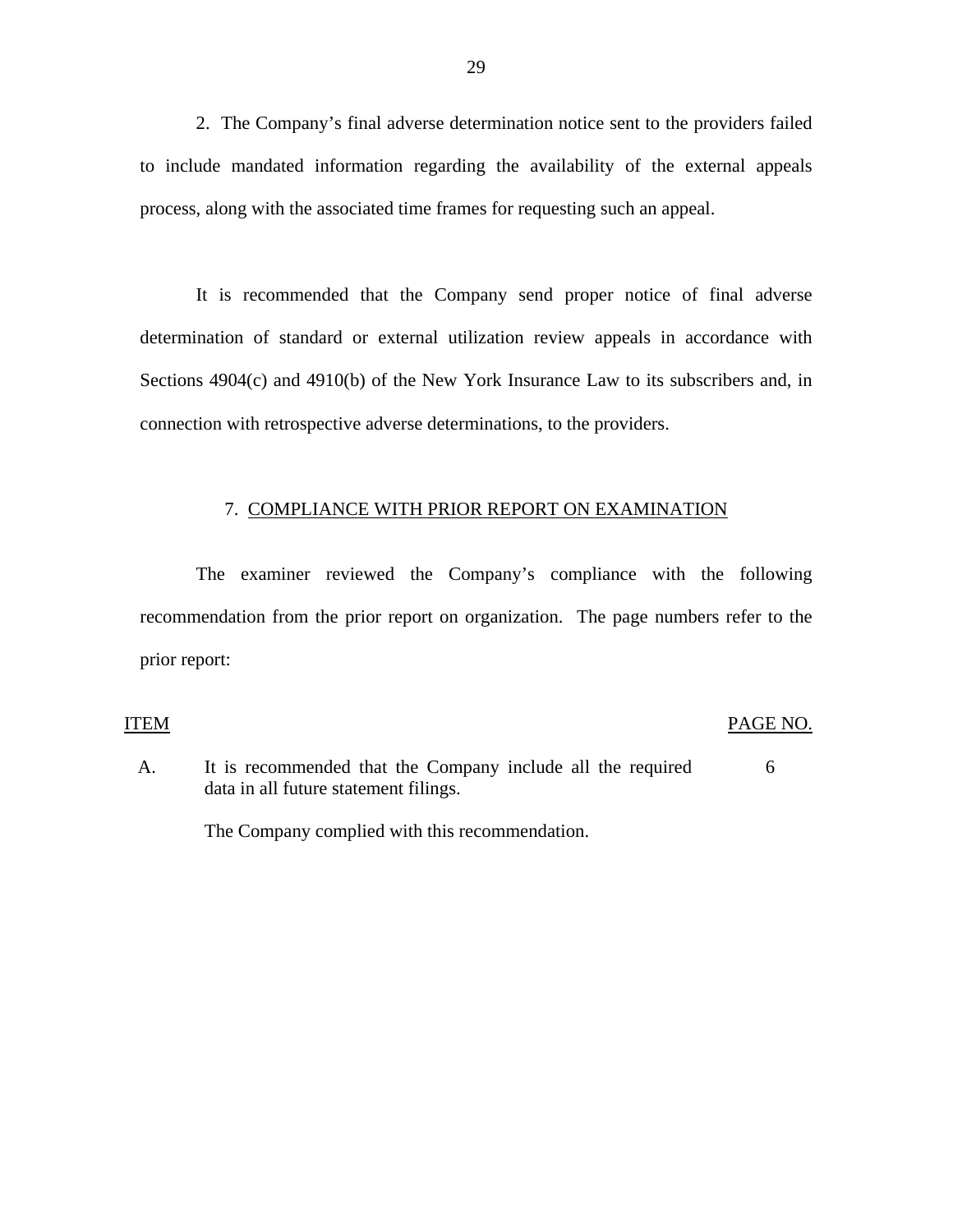#### SUMMARY OF COMMENTS AND RECOMMENDATIONS

The following is a summary of the comments and recommendations included

<span id="page-31-0"></span>within the body of this report on examination.

#### **ITEM**

### PAGE NO

- A. It is recommended that the Company enter into a proper 11 custodian agreement with its custodian bank for its investment account. The custodian agreement should include the prudent protective covenants and provisions as set forth in the Department's guidelines.
- B. It is recommended that the Company's custodian of the securities 11 complete the appropriate custodian affidavits to accompany the certified inventory of the securities as of December 31, 2005.
- C. It is recommended that the Company properly allocate expenses 12 between cost containment, claim adjustment expense and general administrative expenses on its annual statement exhibit of "Part 3-Analysis of Expenses".
- D. It is recommended that the Company comply with Regulation 62, 19 (11 NYCRR 52.40(e)), and discontinue the unapproved discounting and deviation of its filed rates with this Department.
- E. It is recommended that the Company discontinue its policy to link 20 a group's premiums being in arrears to suspension of the payment of claims.
- F. It is recommended that the Company improve its internal claim 24 procedures to ensure full compliance with Section 3224-a (a),(b) and (c) of the New York Insurance Law.
- G. It is recommended that the Company issue proper EOBs that 26 include all of the requisite information required by Sections 3234 (a) and (b) of the New York Insurance Law. Accordingly, subscribers will be properly informed of their appeal rights and how their claims are processed.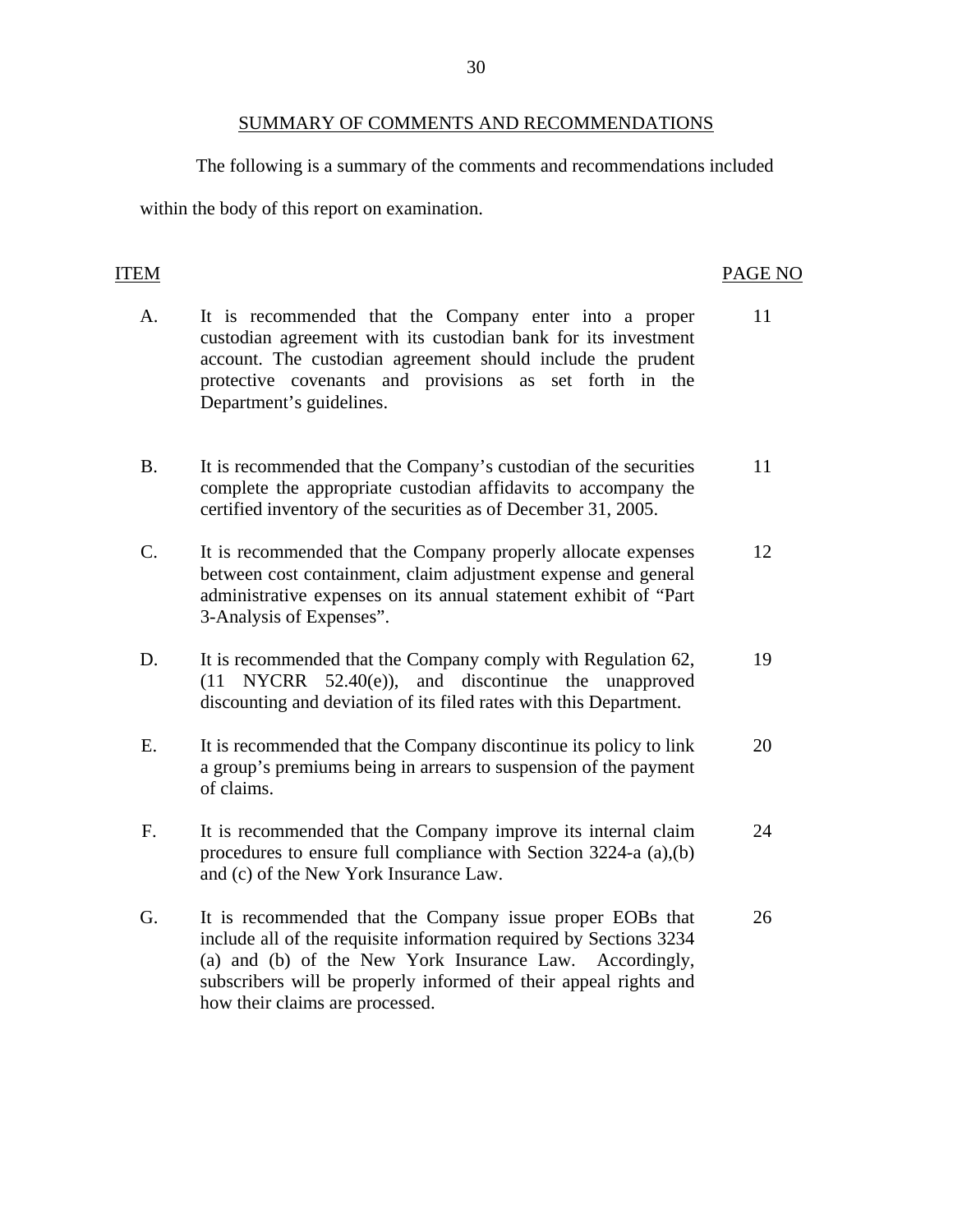27

- H It is recommended that the Company fully comply with Sections 4903(b) and (d) of the New York Insurance Law and send a notice of adverse determination to subscribers as well as to the providers when a pre-authorization or a retrospective utilization review is conducted.
- I It is recommended that the Company comply with Section 4903(e) of the New York Insurance Law and include all required information in its notice of adverse determination when a preauthorization or a retrospective utilization review is conducted 28
- J It is recommended that the Company send a proper notice of final adverse determination of standard or external utilization review appeals in accordance with Sections 4904(c) and 4910(b) of the New York Insurance Law to its subscribers and, in connection with retrospective adverse determinations, to the providers. 29